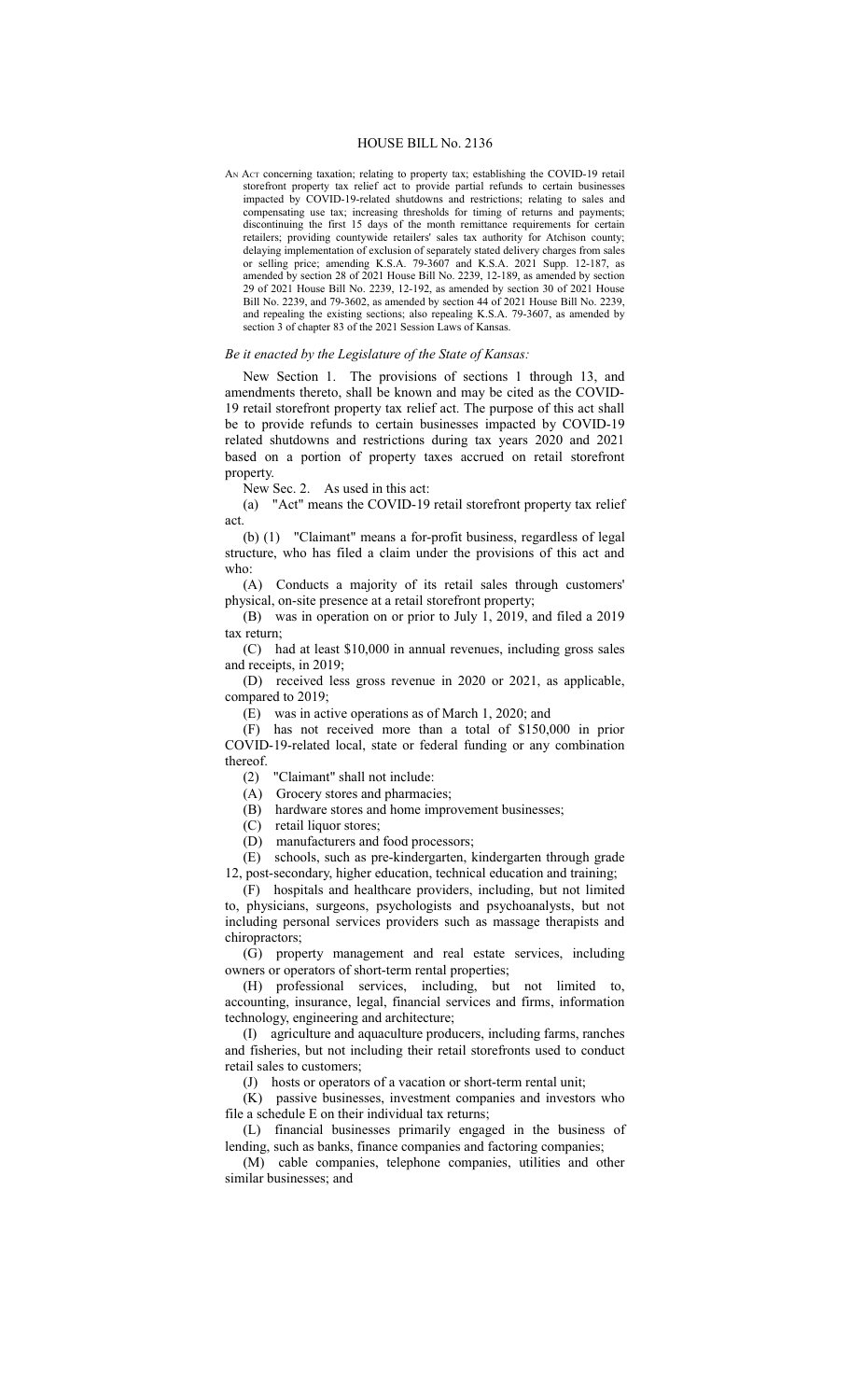(N) energy production, generation and distribution companies.

(3) When a retail storefront is occupied by two or more businesses and more than one of the businesses is able to qualify as a claimant, the businesses may determine between them as to whom the claimant will be. If they are unable to agree, the matter shall be referred to the secretary of revenue whose decision shall be final.

(c) "Gross rent" means the rental paid at arm's length solely for the right of occupancy of a retail storefront paid to a landlord, as expressly set out in the rental agreement, exclusive of charges for any utilities, services, furniture and furnishings or personal property appliances furnished by the landlord as a part of the rental agreement, whether or not expressly set out in the rental agreement. Whenever the director of taxation finds that the landlord and tenant have not dealt with each other at arm's length and that the gross rent charge was excessive, the director may adjust the gross rent to a reasonable amount for the purpose of the claim.

(d) "Property taxes accrued" means property taxes, exclusive of special assessments, delinquent interest and charges for service, levied on a claimant's retail storefront in 2020 or 2021, as applicable, by the state of Kansas and the political and taxing subdivisions of the state. When a retail storefront is owned by two or more persons or entities as joint tenants or tenants in common and one or more of the persons or entities is not a part of claimant's business, "property taxes accrued" is that part of property taxes levied on the retail storefront that reflects the ownership percentage of the claimant's business. For purposes of this act, property taxes are "levied" when the tax roll is delivered to the local treasurer with the treasurer's warrant for collection. When a claimant owns its retail storefront part of a calendar year, "property taxes accrued" means only taxes levied on the retail storefront when both owned and occupied as a retail storefront by the claimant's business at the time of the levy, multiplied by the percentage of 12 months that the property was owned and occupied by the business as its retail storefront in the year. When a business owns and occupies two or more different retail storefronts in the same calendar year, property taxes accrued shall be the sum of the taxes allocable to those several properties while occupied by the business as its retail storefront during the year. Whenever a retail storefront is an integral part of a larger unit such as a multi-purpose or multi-retail storefront building, property taxes accrued shall be that percentage of the total property taxes accrued as the value of the retail storefront is of the total value. For the purpose of this act, the word "unit" refers to that parcel of property covered by a single tax statement of which the retail storefront is a part.

(e) "Rent constituting property taxes accrued" means 15% of the gross rent actually paid in cash or its equivalent in 2020 or 2021, as applicable, by a claimant solely for the right of occupancy of a retail storefront on which ad valorem property taxes were levied in full for that year. When a claimant occupies two or more different retail storefronts in the same calendar year, rent constituting property taxes accrued shall be computed by adding the rent constituting property taxes accrued for each property rented by the claimant while occupied by the claimant as its retail storefront during the year.

(f) "Retail storefront" means the real property in this state, whether owned or rented, that is occupied by the claimant's business and where the claimant conducts retail sales through customers' physical, on-site presence. "Retail storefront" may consist of a part of a multi-purpose or multi-retail storefront building. "Owned" includes a vendee in possession under a land contract, a life tenant, a beneficiary under a trust and one or more joint tenants or tenants in common.

New Sec. 3. (a) For tax years 2020 and 2021, a claimant shall be eligible for a claim for refund under this act if the claimant's eligible business operated at the retail storefront was operationally shut down or restricted by a COVID-19-related order or action imposed by the state, a local unit of government or a local health officer, including, but not limited to, by an executive order issued by the governor pursuant to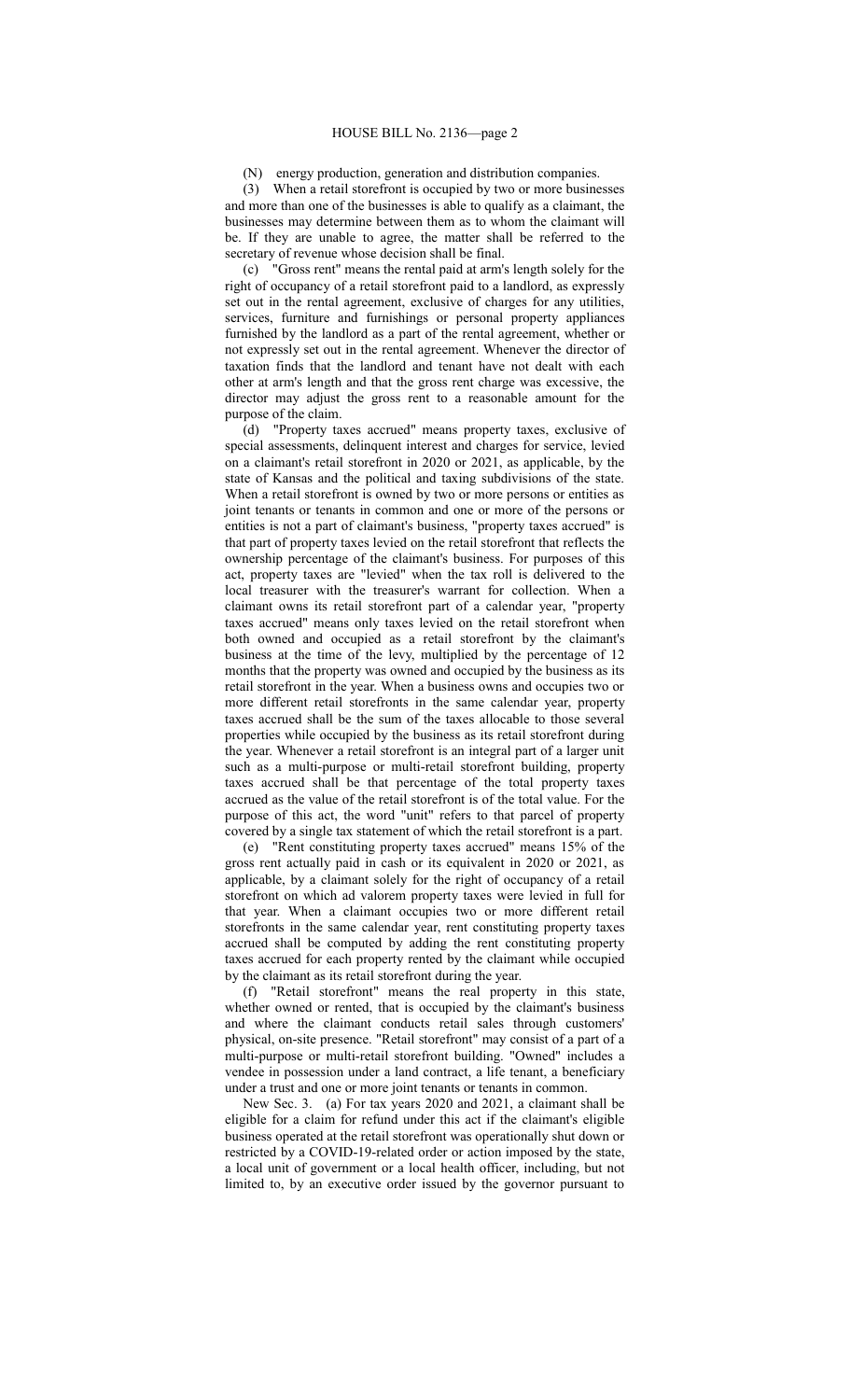K.S.A. 48-925, and amendments thereto, or any action taken by a local unit of government related to a state of disaster emergency declared pursuant to K.S.A. 48-924, and amendments thereto, or a state of local disaster emergency declared pursuant to K.S.A. 48-932, and amendments thereto.

(b) The amount of refund under this act shall be equal to 33% of the COVID-19 qualifying sum. The COVID-19 qualifying sum shall be the sum of the COVID-19 ordered shutdown days gross rebate amount calculated pursuant to subsection (c) and the COVID-19 ordered restricted operations days gross rebate amount calculated pursuant to subsection (d).

(c) The COVID-19 ordered shutdown days gross rebate amount shall be the amount of the claimant's property taxes accrued or rent constituting property taxes accrued for the tax year divided by the applicable factor set forth in the following schedule:

| Divide property taxes |
|-----------------------|
| accrued or rent       |
| constituting property |
| taxes accrued by:     |
| 3                     |
| 4                     |
| 6                     |
| 12                    |
|                       |

(d) The COVID-19 ordered restricted operations days gross rebate amount shall be the amount of the claimant's property taxes accrued or rent constituting property taxes accrued for the tax year divided by the applicable factor set forth in the following schedule:

| Divide property taxes<br>accrued or rent |
|------------------------------------------|
| constituting property                    |
| taxes accrued by:                        |
| 2                                        |
| 2.289                                    |
| 2.667                                    |
| 3.2                                      |
| 4                                        |
| 5.333                                    |
| 8                                        |
| 16                                       |
|                                          |

(e) For purposes of subsections (c) and (d), an eligible calendar day may be counted only once as either an ordered shutdown day or an ordered restricted operations day.

(f) A claimant with a qualifying business at a retail storefront that ceased operations after March 1, 2020, and before January 1, 2021, is eligible for a rebate only for tax year 2020.

(g) The maximum amount of a refund that may be claimed by a claimant in any single tax year pursuant to this act shall be \$5,000 per retail storefront.

New Sec. 4. A claimant may claim property tax relief under this act with respect to property taxes accrued or rent constituting property taxes accrued and, after audit by the director of taxation with respect to this act, the allowable amount of such claim shall be paid, except as otherwise provided in section 9, and amendments thereto, to the claimant from the American rescue plan-state fiscal relief-federal fund. Such payment shall be made upon warrants of the director of accounts and reports pursuant to vouchers approved by the director of taxation, but no warrant issued shall be drawn in an amount of less than \$5. No interest shall be allowed on any payment made to a claimant pursuant to this act.

New Sec. 5. Only one claimant per retail storefront per year shall be entitled to relief under this act.

New Sec. 6. For tax years 2020 and 2021, no claim shall be paid or allowed unless such claim is filed with and in the possession of the department of revenue on or before April 15, 2023, except that the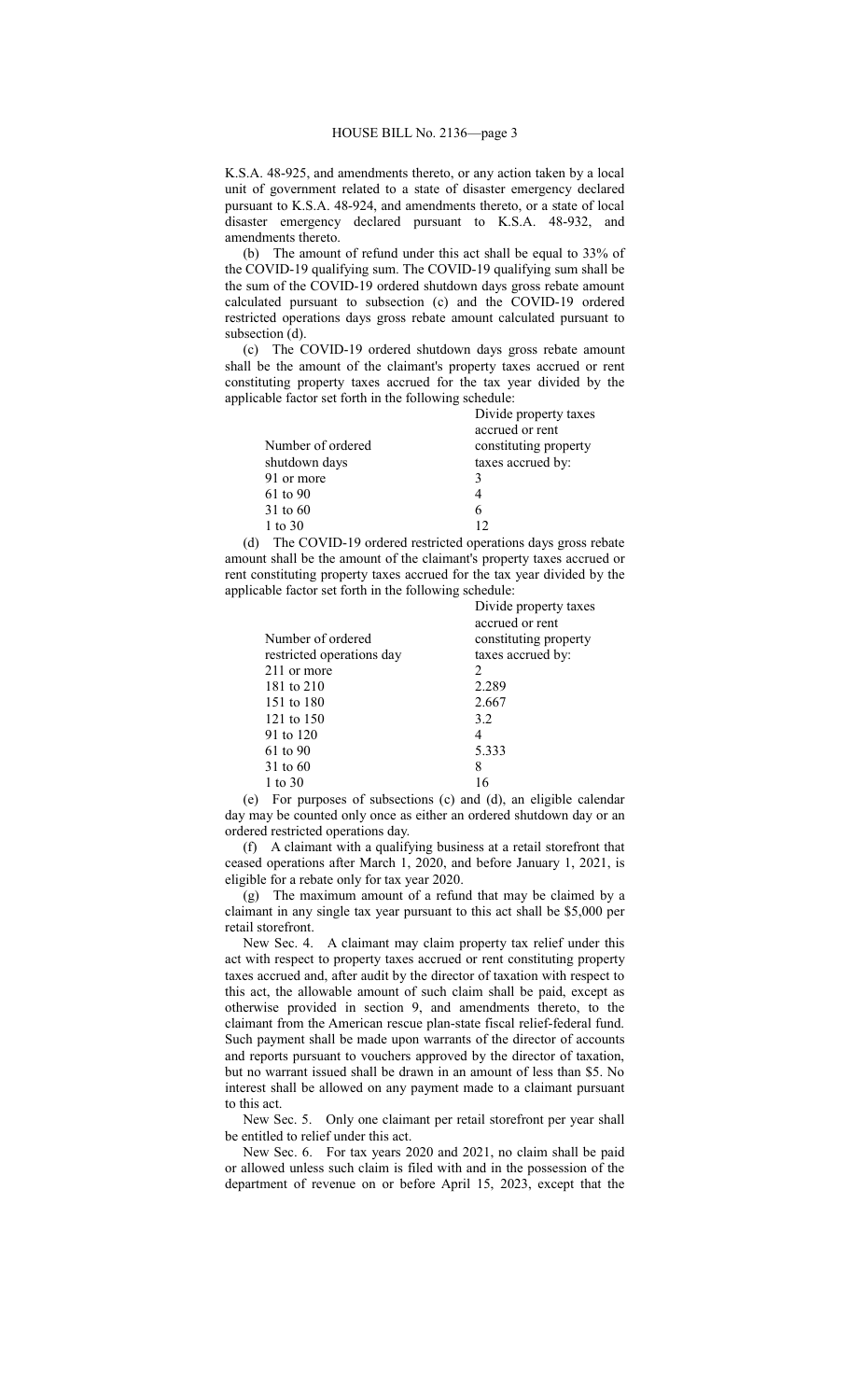director of taxation may extend the time for filing any claim or accept a claim filed after the filing deadline when good cause exists, if the claim has been filed within four years of the deadline.

New Sec. 7. (a) In administering this act, the director of taxation shall make available suitable forms with instructions for claimants.

(b) The secretary of revenue is hereby authorized to adopt such rules and regulations as may be necessary for the administration of the provisions of this act.

New Sec. 8. (a) Every claimant under this act shall provide to the director of taxation, in support of a claim, reasonable proof of eligibility for the refund.

(b) Every claimant who is a retail storefront owner, or whose claim is based wholly or partly upon retail storefront ownership at some time during the calendar year, shall supply to the director of taxation, in support of a claim, the amount of property taxes levied upon the property claimed as a retail storefront and a statement that the property taxes accrued used for purposes of this act have been or will be paid by the claimant. Upon request by the director, such claimant shall provide a copy of the statement of property taxes levied upon the property claimed as a retail storefront.

(c) Every claimant who is a retail storefront renter, or whose claim is based wholly or partly upon retail storefront rental at some time during the calendar year, shall supply to the division, in support of a claim, a statement prescribed by the director certifying the amount of gross rent paid and that ad valorem property taxes were levied in full for that year on the property, all or a part of which was rented by the claimant.

(d) The information required to be furnished under subsection (b) or (c) shall be in addition to that required under subsection (a).

New Sec. 9. (a) The amount of any claim otherwise payable under this act may be applied by the director of taxation against any liability outstanding on the books of the department of revenue against the claimant in the year that the claim relates.

(b) If there are delinquent property taxes for tax year 2020 or 2021 on a retail storefront owned by the claimant, the refund shall be paid to the county treasurer of the county in which such retail storefront is located and applied to such delinquent property taxes.

New Sec. 10. If there are delinquent property taxes for a tax year commencing prior to January 1, 2020, on a retail storefront owned by the claimant, the claimant shall not be eligible for the refund pursuant to this act for such retail storefront.

New Sec. 11. In any case in which it is determined that a claim is or was excessive and was filed with fraudulent intent, the claim shall be disallowed in full, and, if the claim has been paid, the amount paid may be recovered by assessment as income taxes are assessed, and such assessment shall bear interest from the date of payment or credit of the claim, until recovered, at the rate of 1% per month. The claimant in such case and any person who assisted in the preparation or filing of such excessive claim or supplied information upon which such excessive claim was prepared, with fraudulent intent, shall be guilty of a class B misdemeanor. In any case in which it is determined that a claim is or was excessive and was negligently prepared, 10% of the corrected claim shall be disallowed, and, if the claim has been paid, the proper portion of any amount paid shall be similarly recovered by assessment as income taxes are assessed, and such assessment shall bear interest at the rate of 1% per month from the date of payment until recovered. In any case in which it is determined that a claim is or was excessive due to the fact that the claimant neglected to include certain income received during the year, the claim shall be corrected and the excess disallowed, and, if the claim has been paid, the proper portion of any amount paid shall be similarly recovered by assessment as income taxes are assessed.

New Sec. 12. A claim shall be disallowed if the director of taxation finds that the claimant received title to such claimant's retail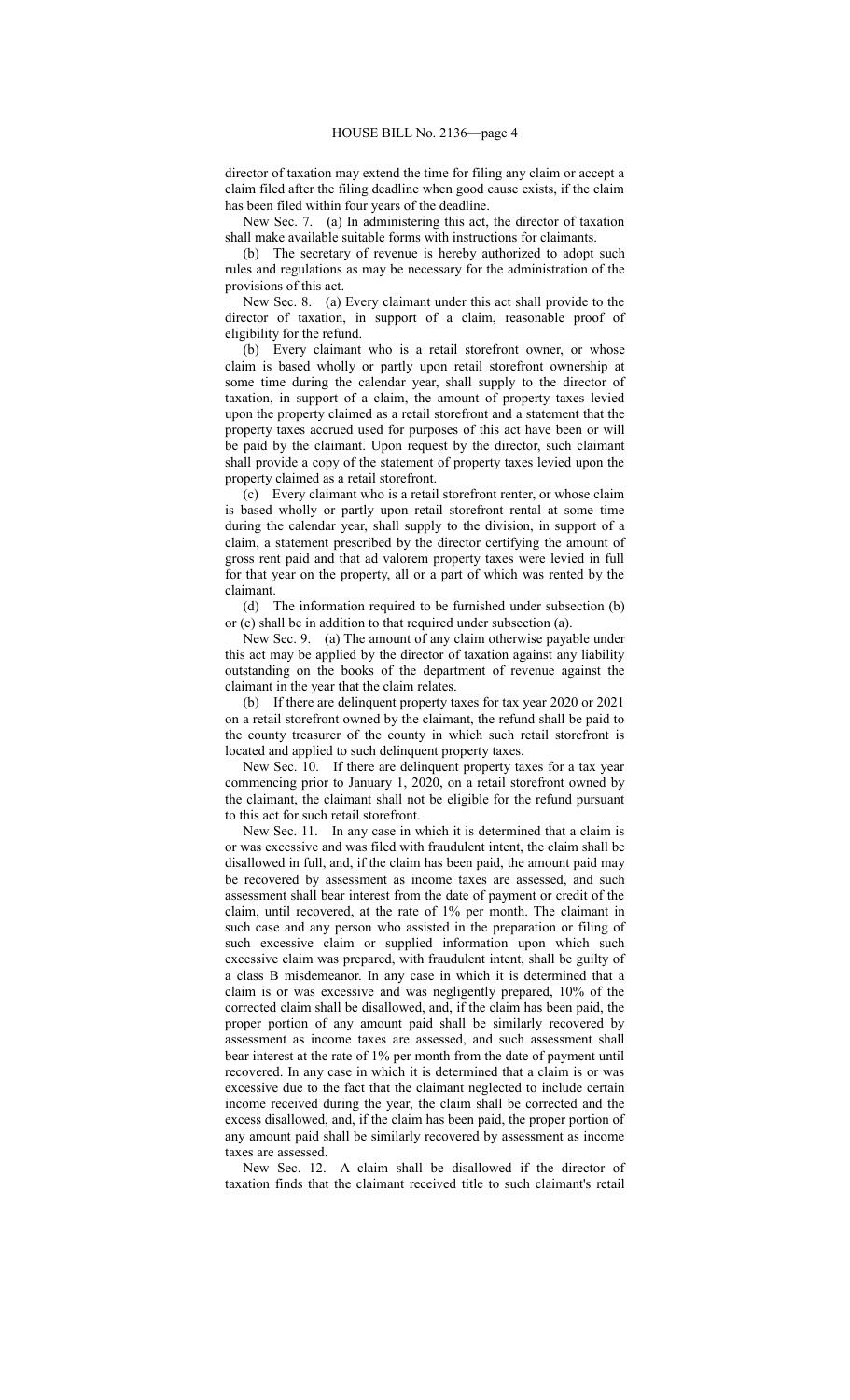storefront primarily for the purpose of receiving benefits under this act. New Sec. 13. To the extent applicable, the provisions of K.S.A.

79-3226, and amendments thereto, shall apply to claims for refunds allowable pursuant to this act that may become in dispute.

Sec. 14. K.S.A. 2021 Supp. 12-187, as amended by section 28 of 2021 House Bill No. 2239, is hereby amended to read as follows: 12- 187. (a) No city shall impose a retailers' sales tax under the provisions of this act without the governing body of such city having first submitted such proposition to and having received the approval of a majority of the electors of the city voting thereon at an election called and held therefor. The governing body of any city may submit the question of imposing a retailers' sales tax and the governing body shall be required to submit the question upon submission of a petition signed by electors of such city equal in number to not less than 10% of the electors of such city.

(b) (1) The board of county commissioners of any county may submit the question of imposing a countywide retailers' sales tax to the electors at an election called and held thereon, and any such board shall be required to submit the question upon submission of a petition signed by electors of such county equal in number to not less than 10% of the electors of such county who voted at the last preceding general election for the office of secretary of state, or upon receiving resolutions requesting such an election passed by not less than  $\frac{2}{3}$  of the membership of the governing body of each of one or more cities within such county that contains a population of not less than 25% of the entire population of the county, or upon receiving resolutions requesting such an election passed by  $\frac{2}{3}$  of the membership of the governing body of each of one or more taxing subdivisions within such county that levy not less than 25% of the property taxes levied by all taxing subdivisions within the county.

(2) The board of county commissioners of Anderson, Atchison, Barton, Brown, Butler, Chase, Cowley, Cherokee, Crawford, Ford, Franklin, Jefferson, Linn, Lyon, Marion, Miami, Montgomery, Neosho, Osage, Ottawa, Reno, Riley, Saline, Seward, Sumner, Thomas, Wabaunsee, Wilson and Wyandotte counties may submit the question of imposing a countywide retailers' sales tax and pledging the revenue received therefrom for the purpose of financing the construction or remodeling of a courthouse, jail, law enforcement center facility or other county administrative facility, to the electors at an election called and held thereon. The tax imposed pursuant to this paragraph shall expire when sales tax sufficient to pay all of the costs incurred in the financing of such facility has been collected by retailers as determined by the secretary of revenue. Nothing in this paragraph shall be construed to allow the rate of tax imposed by Butler, Chase, Cowley, Lyon, Montgomery, Neosho, Riley, Sumner or Wilson county pursuant to this paragraph to exceed or be imposed at any rate other than the rates prescribed in K.S.A. 12-189, and amendments thereto.

(3) (A) Except as otherwise provided in this paragraph, the result of the election held on November 8, 1988, on the question submitted by the board of county commissioners of Jackson county for the purpose of increasing its countywide retailers' sales tax by 1% is hereby declared valid, and the revenue received therefrom by the county shall be expended solely for the purpose of financing the Banner Creek reservoir project. The tax imposed pursuant to this paragraph shall take effect on the effective date of this act and shall expire not later than five years after such date.

(B) The result of the election held on November 8, 1994, on the question submitted by the board of county commissioners of Ottawa county for the purpose of increasing its countywide retailers' sales tax by 1% is hereby declared valid, and the revenue received therefrom by the county shall be expended solely for the purpose of financing the erection, construction and furnishing of a law enforcement center and jail facility.

(C) Except as otherwise provided in this paragraph, the result of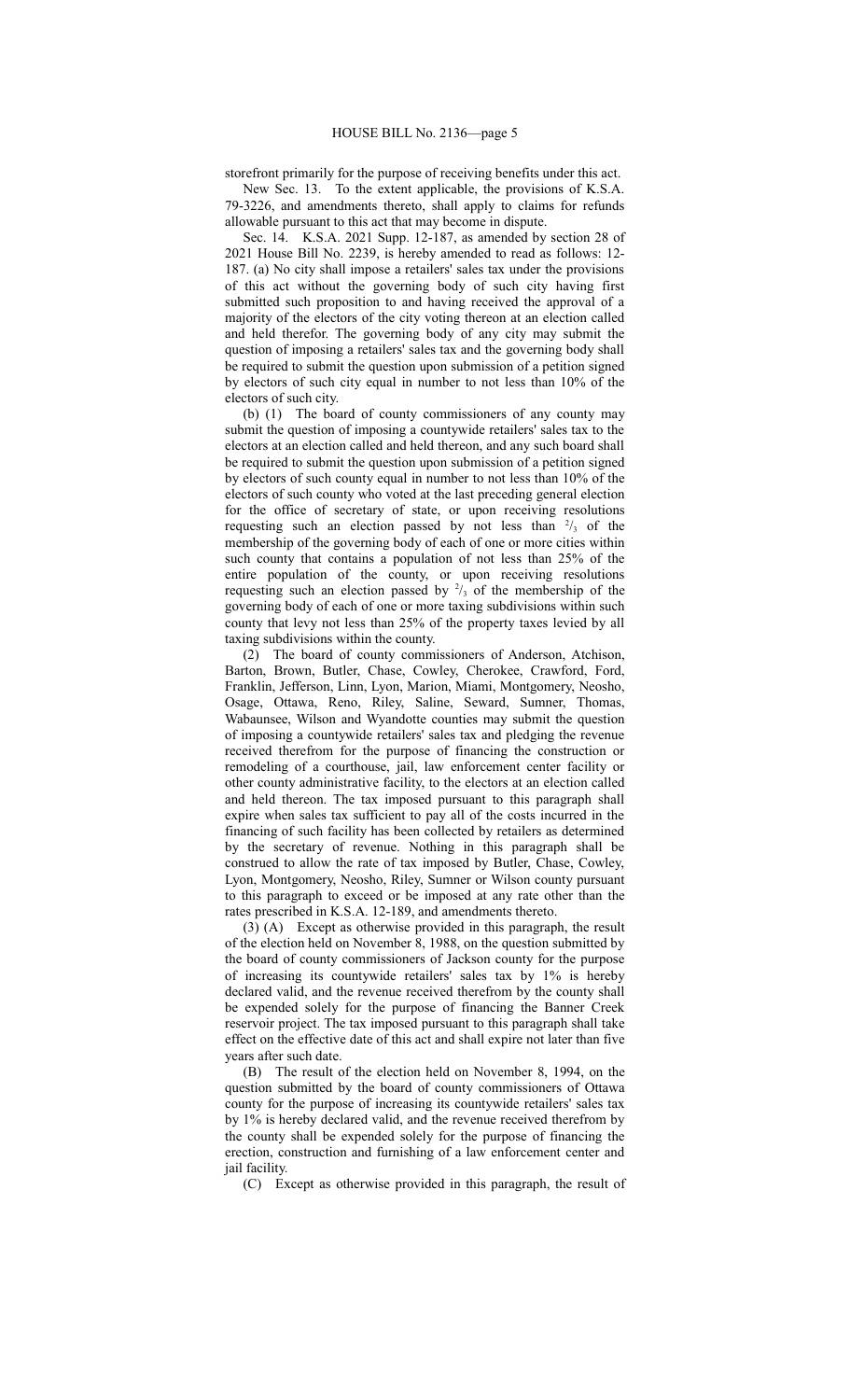the election held on November 2, 2004, on the question submitted by the board of county commissioners of Sedgwick county for the purpose of increasing its countywide retailers' sales tax by 1% is hereby declared valid, and the revenue received therefrom by the county shall be used only to pay the costs of: (i) Acquisition of a site and constructing and equipping thereon a new regional events center, associated parking and infrastructure improvements and related appurtenances thereto, to be located in the downtown area of the city of Wichita, Kansas, (the "downtown arena"); (ii) design for the Kansas coliseum complex and construction of improvements to the pavilions; and (iii) establishing an operating and maintenance reserve for the downtown arena and the Kansas coliseum complex. The tax imposed pursuant to this paragraph shall commence on July 1, 2005, and shall terminate not later than 30 months after the commencement thereof.

(D) Except as otherwise provided in this paragraph, the result of the election held on August 5, 2008, on the question submitted by the board of county commissioners of Lyon county for the purpose of increasing its countywide retailers' sales tax by 1% is hereby declared valid, and the revenue received therefrom by the county shall be expended for the purposes of ad valorem tax reduction and capital outlay. The tax imposed pursuant to this paragraph shall terminate not later than five years after the commencement thereof.

(E) Except as otherwise provided in this paragraph, the result of the election held on August 5, 2008, on the question submitted by the board of county commissioners of Rawlins county for the purpose of increasing its countywide retailers' sales tax by 0.75% is hereby declared valid, and the revenue received therefrom by the county shall be expended for the purposes of financing the costs of a swimming pool. The tax imposed pursuant to this paragraph shall terminate not later than 15 years after the commencement thereof or upon payment of all costs authorized pursuant to this paragraph in the financing of such project.

(F) The result of the election held on December 1, 2009, on the question submitted by the board of county commissioners of Chautauqua county for the purpose of increasing its countywide retailers' sales tax by 1% is hereby declared valid, and the revenue received from such tax by the county shall be expended for the purposes of financing the costs of constructing, furnishing and equipping a county jail and law enforcement center and necessary improvements appurtenant to such jail and law enforcement center. Any tax imposed pursuant to authority granted in this paragraph shall terminate upon payment of all costs authorized pursuant to this paragraph incurred in the financing of the project described in this paragraph.

(G) The result of the election held on April 7, 2015, on the question submitted by the board of county commissioners of Bourbon county for the purpose of increasing its retailers' sales tax by 0.4% is hereby declared valid, and the revenue received therefrom by the county shall be expended solely for the purpose of financing the costs of constructing, furnishing and operating a courthouse, law enforcement center or jail facility improvements. Any tax imposed pursuant to authority granted in this paragraph shall terminate upon payment of all costs authorized pursuant to this paragraph incurred in the financing of the project described in this paragraph.

(H) The result of the election held on November 7, 2017, on the question submitted by the board of county commissioners of Finney county for the purpose of increasing its countywide retailers' sales tax by 0.3% is hereby declared valid, and the revenues of such tax shall be used by Finney county and the city of Garden City, Kansas, as agreed in an interlocal cooperation agreement between the city and county, and as detailed in the ballot question approved by voters. The tax imposed pursuant to this subparagraph shall be levied for a period of 15 years from the date it is first levied.

(I) The result of the election held on November 3, 2020, on the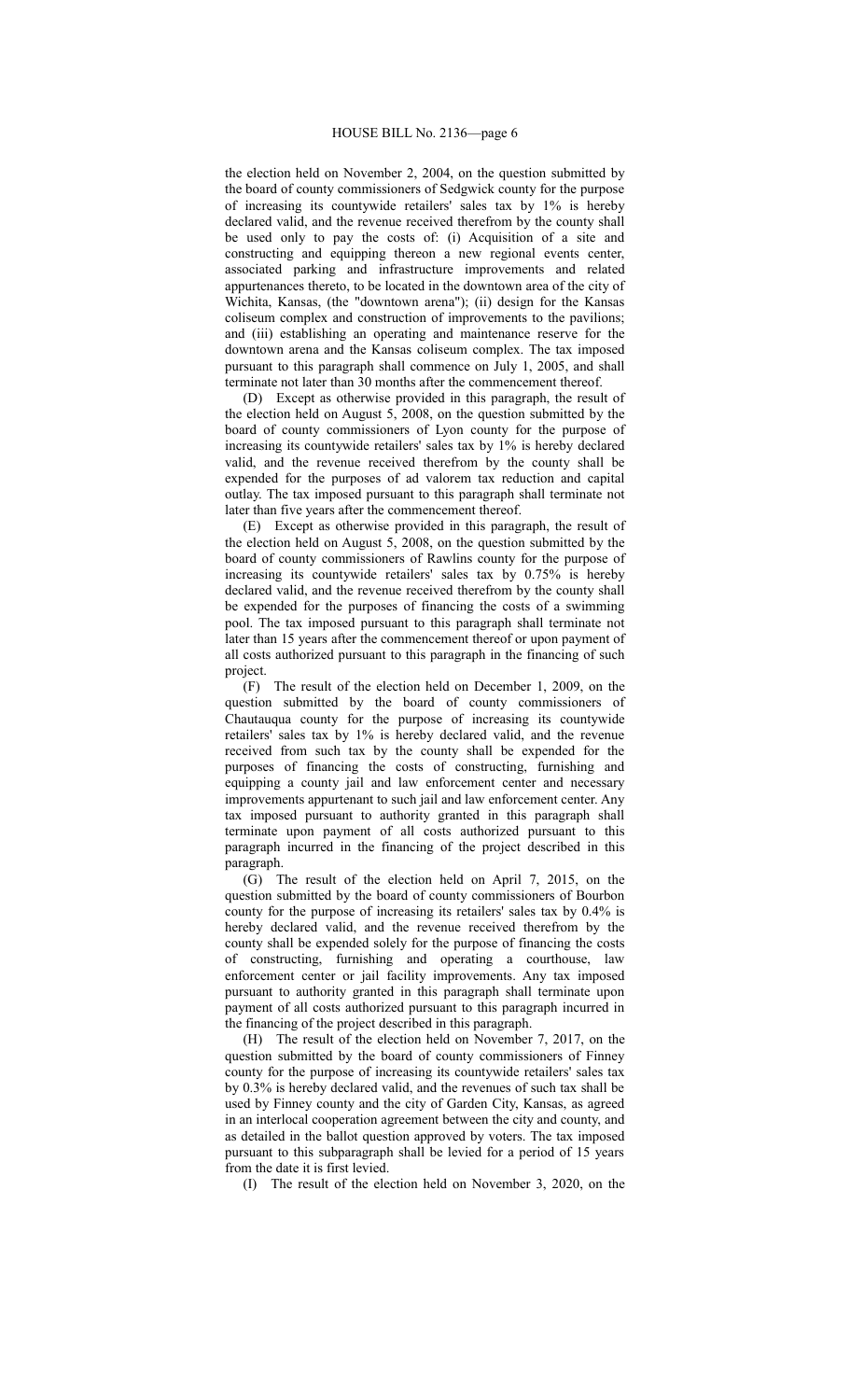question submitted by the board of county commissioners of Cherokee county for the purpose of increasing its retailers' sales tax by 0.5% is hereby declared valid, and the revenue received therefrom by the county shall be expended solely for the purpose of financing: (i) Ambulance services within the county; (ii) renovations and maintenance of county buildings and facilities; or (iii) any other projects within the county deemed necessary by the governing body of Cherokee county. The tax imposed pursuant to this subparagraph shall terminate prior to January 1, 2033.

(4) The board of county commissioners of Finney and Ford counties may submit the question of imposing a countywide retailers' sales tax at the rate of 0.25% and pledging the revenue received therefrom for the purpose of financing all or any portion of the cost to be paid by Finney or Ford county for construction of highway projects identified as system enhancements under the provisions of K.S.A. 68- 2314(b)(5), and amendments thereto, to the electors at an election called and held thereon. Such election shall be called and held in the manner provided by the general bond law. The tax imposed pursuant to this paragraph shall expire upon the payment of all costs authorized pursuant to this paragraph in the financing of such highway projects. Nothing in this paragraph shall be construed to allow the rate of tax imposed by Finney or Ford county pursuant to this paragraph to exceed the maximum rate prescribed in K.S.A. 12-189, and amendments thereto. If any funds remain upon the payment of all costs authorized pursuant to this paragraph in the financing of such highway projects in Finney county, the state treasurer shall remit such funds to the treasurer of Finney county and upon receipt of such moneys shall be deposited to the credit of the county road and bridge fund. If any funds remain upon the payment of all costs authorized pursuant to this paragraph in the financing of such highway projects in Ford county, the state treasurer shall remit such funds to the treasurer of Ford county and upon receipt of such moneys shall be deposited to the credit of the county road and bridge fund.

(5) The board of county commissioners of any county may submit the question of imposing a retailers' sales tax at the rate of 0.25%, 0.5%, 0.75% or 1% and pledging the revenue received therefrom for the purpose of financing the provision of health care services, as enumerated in the question, to the electors at an election called and held thereon. Whenever any county imposes a tax pursuant to this paragraph, any tax imposed pursuant to subsection  $(a)(2)$  by any city located in such county shall expire upon the effective date of the imposition of the countywide tax, and thereafter the state treasurer shall remit to each such city that portion of the countywide tax revenue collected by retailers within such city as certified by the director of taxation. The tax imposed pursuant to this paragraph shall be deemed to be in addition to the rate limitations prescribed in K.S.A. 12-189, and amendments thereto. As used in this paragraph, health care services shall include, but not be limited to, the following: Local health departments, city or county hospitals, city or county nursing homes, preventive health care services including immunizations, prenatal care and the postponement of entry into nursing homes by home care services, mental health services, indigent health care, physician or health care worker recruitment, health education, emergency medical services, rural health clinics, integration of health care services, home health services and rural health networks.

(6) The board of county commissioners of Allen county may submit the question of imposing a countywide retailers' sales tax at the rate of 0.5% and pledging the revenue received therefrom for the purpose of financing the costs of operation and construction of a solid waste disposal area or the modification of an existing landfill to comply with federal regulations to the electors at an election called and held thereon. The tax imposed pursuant to this paragraph shall expire upon the payment of all costs incurred in the financing of the project undertaken. Nothing in this paragraph shall be construed to allow the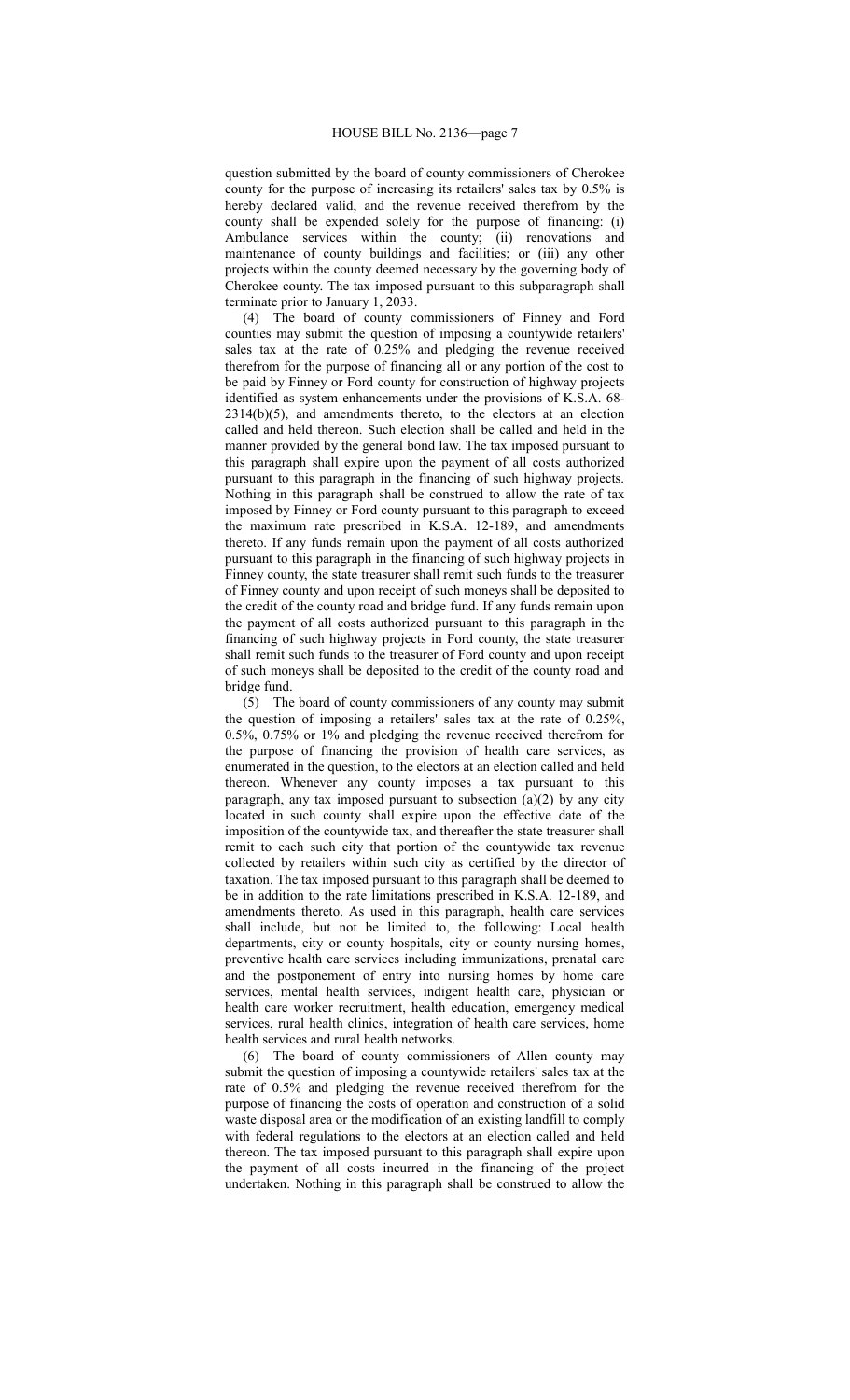rate of tax imposed by Allen county pursuant to this paragraph to exceed or be imposed at any rate other than the rates prescribed in K.S.A. 12-189, and amendments thereto.

(7) (A) The board of county commissioners of Clay and Miami county may submit the question of imposing a countywide retailers' sales tax at the rate of 0.50% in the case of Clay county and at a rate of up to 1% in the case of Miami county, and pledging the revenue received therefrom for the purpose of financing the costs of roadway construction and improvement to the electors at an election called and held thereon. Except as otherwise provided, the tax imposed pursuant to this subparagraph shall expire after five years from the date such tax is first collected. The result of the election held on November 2, 2004, on the question submitted by the board of county commissioners of Miami county for the purpose of extending for an additional five-year period the countywide retailers' sales tax imposed pursuant to this subsection in Miami county is hereby declared valid. The countywide retailers' sales tax imposed pursuant to this subsection in Clay and Miami county may be extended or reenacted for additional five-year periods upon the board of county commissioners of Clay and Miami county submitting such question to the electors at an election called and held thereon for each additional five-year period as provided by law.

(B) The board of county commissioners of Dickinson county may submit the question of imposing a countywide retailers' sales tax at the rate of 0.5% and pledging the revenue received therefrom for the purpose of financing the costs of roadway construction and improvement to the electors at an election called and held thereon. The tax imposed pursuant to this subparagraph shall expire after 10 years from the date such tax is first collected.

(8) The board of county commissioners of Sherman county may submit the question of imposing a countywide retailers' sales tax at the rate of 1% and pledging the revenue received therefrom for the purpose of financing the costs of street and roadway improvements to the electors at an election called and held thereon. The tax imposed pursuant to this paragraph shall expire upon payment of all costs authorized pursuant to this paragraph in the financing of such project.

(9) (A) The board of county commissioners of Cowley, Crawford and Woodson county may submit the question of imposing a countywide retailers' sales tax at the rate of 0.5% in the case of Crawford and Woodson county and at a rate of up to 0.25%, in the case of Cowley county and pledging the revenue received therefrom for the purpose of financing economic development initiatives or public infrastructure projects. The tax imposed pursuant to this subparagraph shall expire after five years from the date such tax is first collected.

(B) The board of county commissioners of Russell county may submit the question of imposing a countywide retailers' sales tax at the rate of 0.5% and pledging the revenue received therefrom for the purpose of financing economic development initiatives or public infrastructure projects. The tax imposed pursuant to this subparagraph shall expire after 10 years from the date such tax is first collected.

(10) The board of county commissioners of Franklin county may submit the question of imposing a countywide retailers' sales tax at the rate of 0.25% and pledging the revenue received therefrom for the purpose of financing recreational facilities. The tax imposed pursuant to this paragraph shall expire upon payment of all costs authorized in financing such facilities.

(11) The board of county commissioners of Douglas county may submit the question of imposing a countywide retailers' sales tax at the rate of 0.25% and pledging the revenue received therefrom for the purposes of conservation, access and management of open space; preservation of cultural heritage; and economic development projects and activities.

(12) The board of county commissioners of Shawnee county may submit the question of imposing a countywide retailers' sales tax at the rate of 0.25% and pledging the revenue received therefrom to the city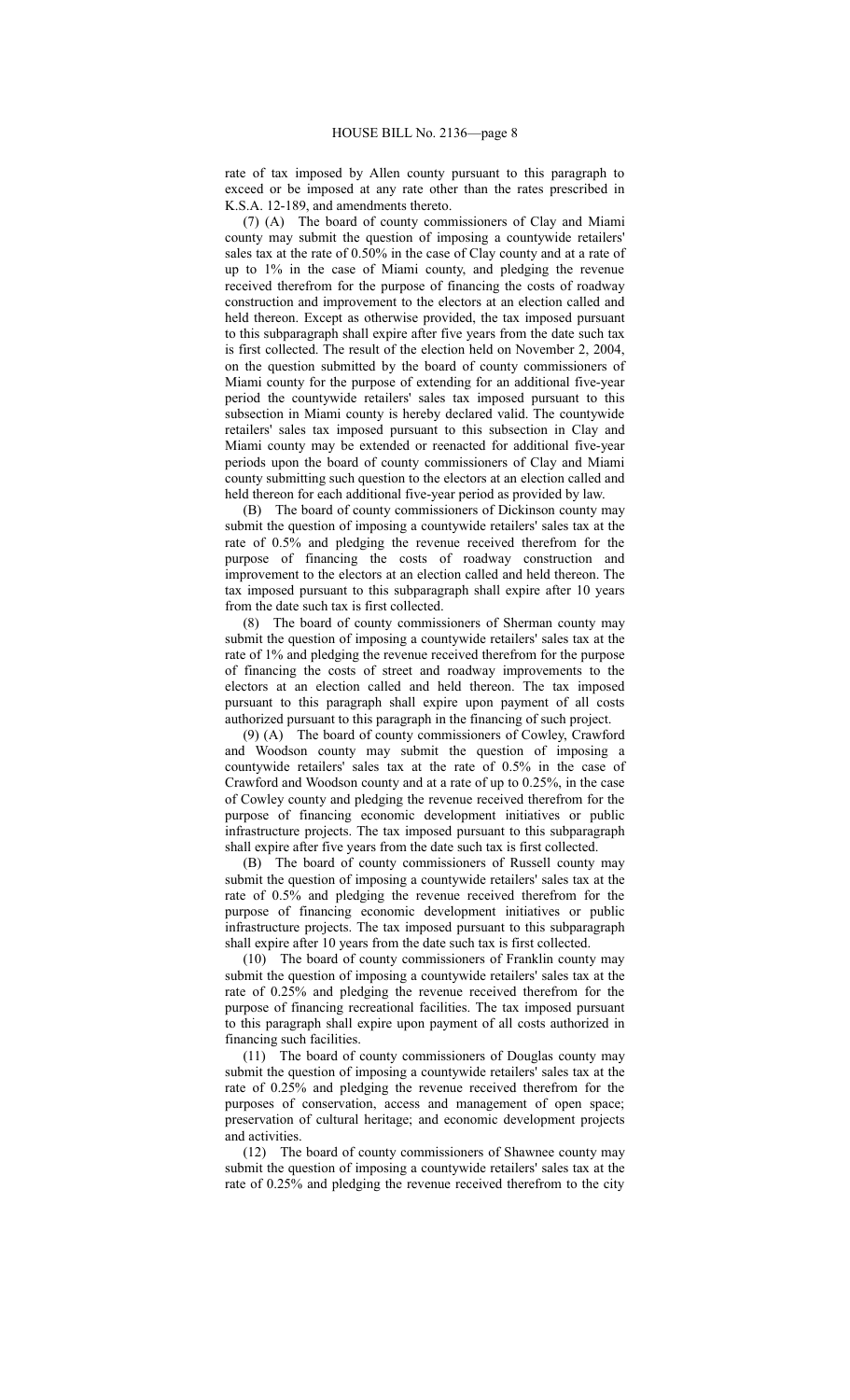of Topeka for the purpose of financing the costs of rebuilding the Topeka boulevard bridge and other public infrastructure improvements associated with such project to the electors at an election called and held thereon. The tax imposed pursuant to this paragraph shall expire upon payment of all costs authorized in financing such project.

(13) The board of county commissioners of Jackson county may submit the question of imposing a countywide retailers' sales tax at a rate of 0.4% and pledging the revenue received therefrom for the purpose of financing public infrastructure projects to the electors at an election called and held thereon. Such tax shall expire after seven years from the date such tax is first collected.

(14) The board of county commissioners of Neosho county may submit the question of imposing a countywide retailers' sales tax at the rate of 0.5% and pledging the revenue received therefrom for the purpose of financing the costs of roadway construction and improvement to the electors at an election called and held thereon. The tax imposed pursuant to this paragraph shall expire upon payment of all costs authorized pursuant to this paragraph in the financing of such project.<br>(15)

The board of county commissioners of Saline county may submit the question of imposing a countywide retailers' sales tax at the rate of up to 0.5% and pledging the revenue received therefrom for the purpose of financing the costs of construction and operation of an expo center to the electors at an election called and held thereon. The tax imposed pursuant to this paragraph shall expire after five years from the date such tax is first collected.

(16) The board of county commissioners of Harvey county may submit the question of imposing a countywide retailers' sales tax at the rate of 1.0% and pledging the revenue received therefrom for the purpose of financing the costs of property tax relief, economic development initiatives and public infrastructure improvements to the electors at an election called and held thereon.

(17) The board of county commissioners of Atchison county may submit the question of imposing a countywide retailers' sales tax at the rate of 0.25% and pledging the revenue received therefrom for the purpose of financing the costs of construction and maintenance of sports and recreational facilities to the electors at an election called and held thereon. The tax imposed pursuant to this paragraph shall expire upon payment of all costs authorized in financing such facilities.

(18) The board of county commissioners of Wabaunsee county may submit the question of imposing a countywide retailers' sales tax at the rate of 0.5% and pledging the revenue received therefrom for the purpose of financing the costs of bridge and roadway construction and improvement to the electors at an election called and held thereon. The tax imposed pursuant to this paragraph shall expire after 15 years from the date such tax is first collected. On and after July 1, 2019, the countywide retailers' sales tax imposed pursuant to this paragraph may be extended or reenacted for one additional period not to exceed 15 years upon the board of county commissioners of Wabaunsee county submitting such question to the electors at an election called and held thereon as provided by law. For any countywide retailers' sales tax that is extended or reenacted pursuant to this paragraph, such tax shall expire not later than 15 years from the date such tax is first collected.

(19) The board of county commissioners of Jefferson county may submit the question of imposing a countywide retailers' sales tax at the rate of 1% and pledging the revenue received therefrom for the purpose of financing the costs of roadway construction and improvement to the electors at an election called and held thereon. The tax imposed pursuant to this paragraph shall expire after six years from the date such tax is first collected. The countywide retailers' sales tax imposed pursuant to this paragraph may be extended or reenacted for additional six-year periods upon the board of county commissioners of Jefferson county submitting such question to the electors at an election called and held thereon for each additional six-year period as provided by law.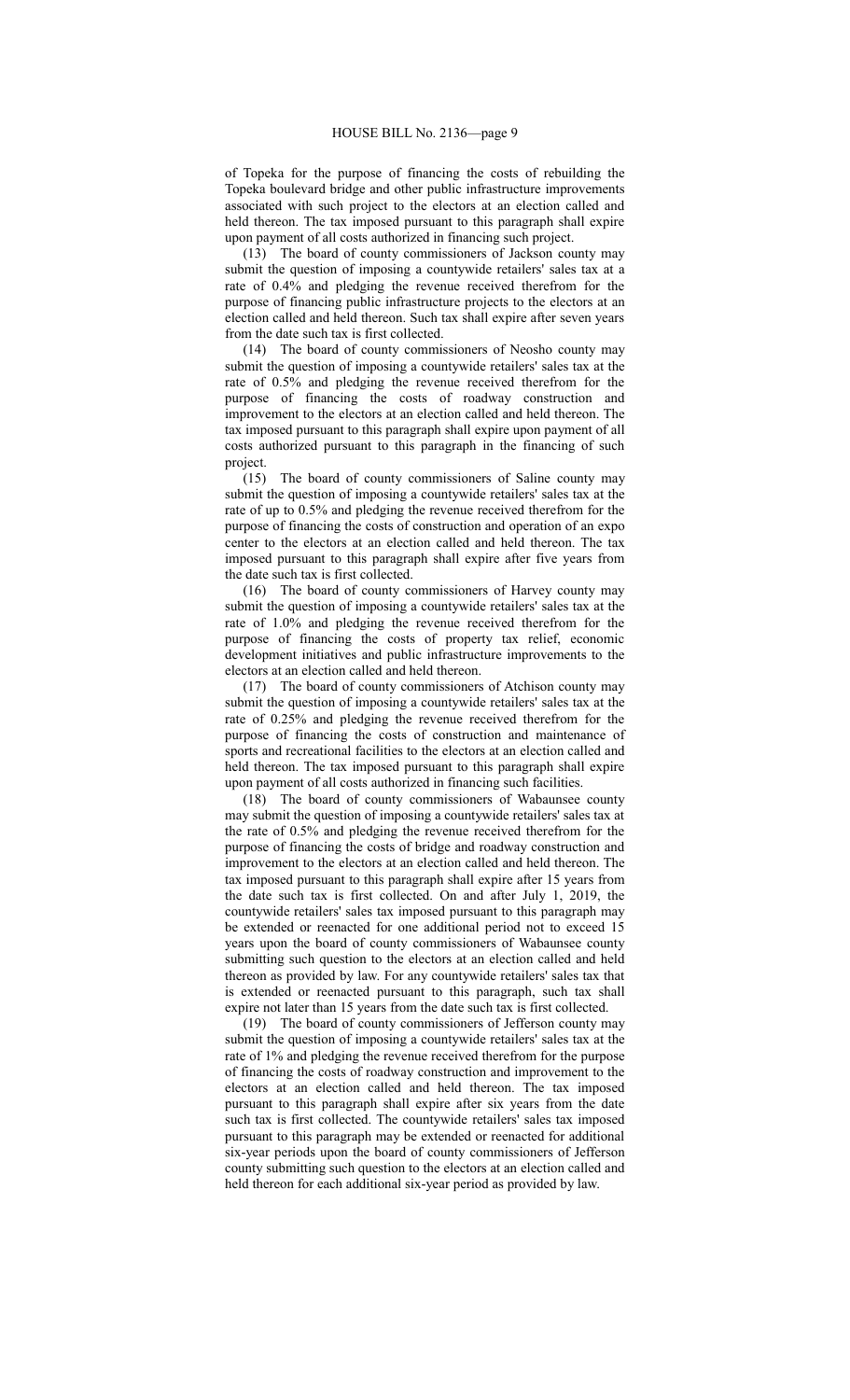(20) The board of county commissioners of Riley county may submit the question of imposing a countywide retailers' sales tax at the rate of up to 1% and pledging the revenue received therefrom for the purpose of financing the costs of bridge and roadway construction and improvement to the electors at an election called and held thereon. The tax imposed pursuant to this paragraph shall expire after five years from the date such tax is first collected.

(21) The board of county commissioners of Johnson county may submit the question of imposing a countywide retailers' sales tax at the rate of 0.25% and pledging the revenue received therefrom for the purpose of financing the construction and operation costs of public safety projects, including, but not limited to, a jail, detention center, sheriff's resource center, crime lab or other county administrative or operational facility dedicated to public safety, to the electors at an election called and held thereon. The tax imposed pursuant to this paragraph shall expire after 10 years from the date such tax is first collected. The countywide retailers' sales tax imposed pursuant to this subsection may be extended or reenacted for additional periods not exceeding 10 years upon the board of county commissioners of Johnson county submitting such question to the electors at an election called and held thereon for each additional ten-year period as provided by law.

(22) The board of county commissioners of Wilson county may submit the question of imposing a countywide retailers' sales tax at the rate of up to 1% and pledging the revenue received therefrom for the purpose of financing the costs of roadway construction and improvements to federal highways, the development of a new industrial park and other public infrastructure improvements to the electors at an election called and held thereon. The tax imposed pursuant to this paragraph shall expire upon payment of all costs authorized pursuant to this paragraph in the financing of such project or projects.

(23) The board of county commissioners of Butler county may submit the question of imposing a countywide retailers' sales tax at the rate of either 0.25%, 0.5%, 0.75% or 1% and pledging the revenue received therefrom for the purpose of financing the costs of public safety capital projects or bridge and roadway construction projects, or both, to the electors at an election called and held thereon. The tax imposed pursuant to this paragraph shall expire upon payment of all costs authorized in financing such projects.

(24) The board of county commissioners of Barton county may submit the question of imposing a countywide retailers' sales tax at the rate of up to 0.5% and pledging the revenue received therefrom for the purpose of financing the costs of roadway and bridge construction and improvement and infrastructure development and improvement to the electors at an election called and held thereon. The tax imposed pursuant to this paragraph shall expire after 10 years from the date such tax is first collected.

(25) The board of county commissioners of Jefferson county may submit the question of imposing a countywide retailers' sales tax at the rate of 0.25% and pledging the revenue received therefrom for the purpose of financing the costs of the county's obligation as participating employer to make employer contributions and other required contributions to the Kansas public employees retirement system for eligible employees of the county who are members of the Kansas police and firemen's retirement system, to the electors at an election called and held thereon. The tax imposed pursuant to this paragraph shall expire upon payment of all costs authorized in financing such purpose.

(26) The board of county commissioners of Pottawatomie county may submit the question of imposing a countywide retailers' sales tax at the rate of up to 0.5% and pledging the revenue received therefrom for the purpose of financing the costs of construction or remodeling of a courthouse, jail, law enforcement center facility or other county administrative facility, or public infrastructure improvements, or both, to the electors at an election called and held thereon. The tax imposed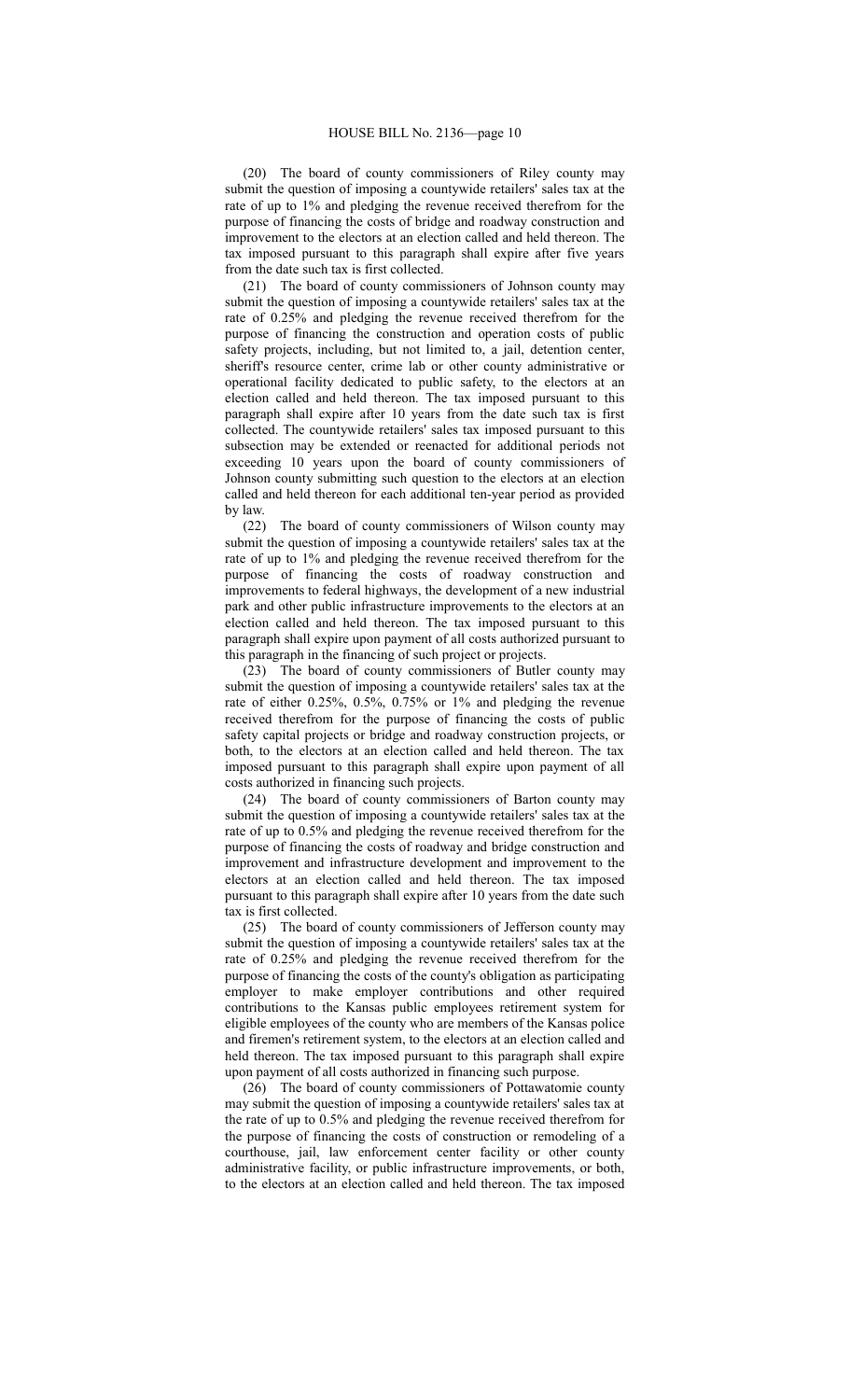pursuant to this paragraph shall expire upon payment of all costs authorized in financing such project or projects.

(27) The board of county commissioners of Kingman county may submit the question of imposing a countywide retailers' sales tax at the rate of 0.25%, 0.5%, 0.75% or 1% and pledging the revenue received therefrom for the purpose of financing the costs of constructing and furnishing a law enforcement center and jail facility and the costs of roadway and bridge improvements to the electors at an election called and held thereon. The tax imposed pursuant to this paragraph shall expire not later than 20 years from the date such tax is first collected.

(28) The board of county commissioners of Edwards county may submit the question of imposing a countywide retailers' sales tax at the rate of 0.375% and pledging the revenue therefrom for the purpose of financing the costs of economic development initiatives to the electors at an election called and held thereon.

(29) The board of county commissioners of Rooks county may submit the question of imposing a countywide retailers' sales tax at the rate of 0.5% and pledging the revenue therefrom for the purpose of financing the costs of constructing or remodeling and furnishing a jail facility to the electors at an election called and held thereon. The tax imposed pursuant to this paragraph shall expire upon the payment of all costs authorized in financing such project or projects.

(30) The board of county commissioners of Douglas county may submit the question of imposing a countywide retailers' sales tax at the rate of 0.5% and pledging the revenue received therefrom for the purpose of financing the construction or remodeling of a courthouse, jail, law enforcement center facility, detention facility or other county administrative facility, specifically including mental health and for the operation thereof.

(31) The board of county commissioners of Bourbon county may submit the question of imposing a countywide retailers' sales tax at the rate of up to 1%, in increments of 0.05%, and pledging the revenue received therefrom for the purpose of financing the costs of constructing, furnishing and operating a courthouse, law enforcement center or jail facility improvements to the electors at an election called and held thereon.

(32) The board of county commissioners of Marion county may submit the question of imposing a countywide retailers' sales tax at the rate of 0.5% and pledging the revenue received therefrom for the purpose of financing the costs of property tax relief, economic development initiatives and the construction of public infrastructure improvements, including buildings, to the electors at an election called and held thereon.

(33) The board of county commissioners of Wilson county may submit the question of imposing a countywide retailers' sales tax at the rate of 0.25%, 0.5%, 0.75% or 1% and pledging the revenue received therefrom for the purpose of supporting emergency medical and ambulance services in the county to the electors at an election called and held thereon. The tax imposed pursuant to this paragraph shall expire after 10 years from the date such tax is first collected. The countywide retailers' sales tax imposed pursuant to this paragraph may be extended or reenacted for additional periods not exceeding 10 years per period upon the board of county commissioners of Wilson county submitting such question to the electors at an election called and held thereon for each additional period as provided by law. This paragraph shall not be construed to cause the expiration, repeal or termination of any existing city retailers' sales tax for health care services as defined in paragraph (5).

*(34) The board of county commissioners of Atchison county may submit the question of imposing a countywide retailers' sales tax at the rate of up to 1% and pledging the revenue received for the purpose of joint law enforcement communications and solid waste disposal in Atchison county to the electors at an election called and held thereon. The tax imposed pursuant to this paragraph shall expire after 10 years*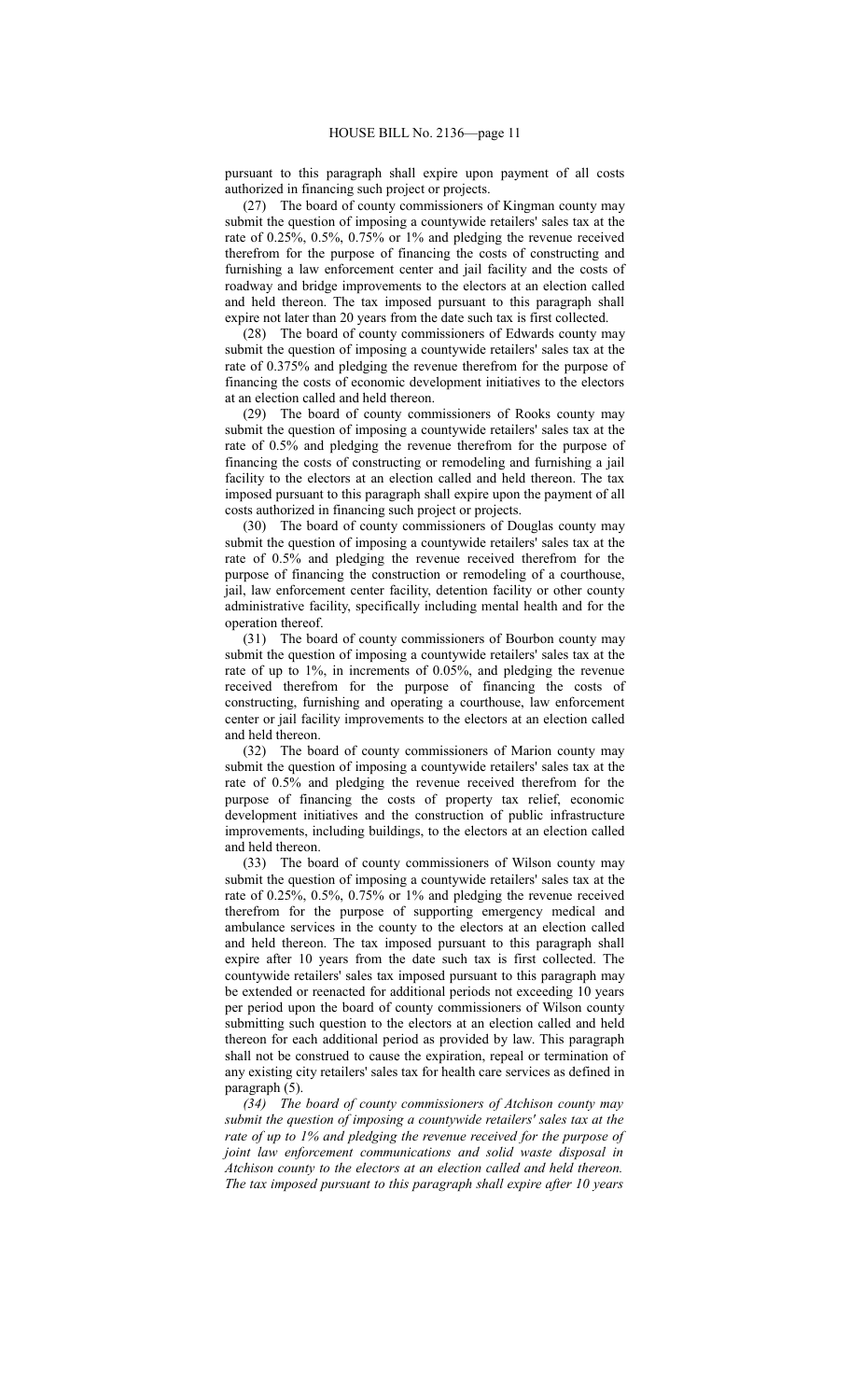## *from the date such tax is first collected.*

(c) The boards of county commissioners of any two or more contiguous counties, upon adoption of a joint resolution by such boards, may submit the question of imposing a retailers' sales tax within such counties to the electors of such counties at an election called and held thereon and such boards of any two or more contiguous counties shall be required to submit such question upon submission of a petition in each of such counties, signed by a number of electors of each of such counties where submitted equal in number to not less than 10% of the electors of each of such counties who voted at the last preceding general election for the office of secretary of state, or upon receiving resolutions requesting such an election passed by not less than  $\frac{2}{3}$  of the membership of the governing body of each of one or more cities within each of such counties that contains a population of not less than 25% of the entire population of each of such counties, or upon receiving resolutions requesting such an election passed by  $\frac{2}{3}$  of the membership of the governing body of each of one or more taxing subdivisions within each of such counties that levy not less than 25% of the property taxes levied by all taxing subdivisions within each of such counties.

(d) Notwithstanding any provision of law to the contrary, including subsection (b)(5), any city retailers' sales tax being levied by a city prior to July 1, 2006, shall continue in effect until repealed in the manner provided herein for the adoption and approval of such tax or until repealed by the adoption of an ordinance for such repeal. Any countywide retailers' sales tax in the amount of 0.5% or 1% in effect on July 1, 1990, shall continue in effect until repealed in the manner provided herein for the adoption and approval of such tax.

(e) Any city or county proposing to adopt a retailers' sales tax shall give notice of its intention to submit such proposition for approval by the electors in the manner required by K.S.A. 10-120, and amendments thereto. The notices shall state the time of the election and the rate and effective date of the proposed tax. If a majority of the electors voting thereon at such election fail to approve the proposition, such proposition may be resubmitted under the conditions and in the manner provided in this act for submission of the proposition. If a majority of the electors voting thereon at such election shall approve the levying of such tax, the governing body of any such city or county shall provide by ordinance or resolution, as the case may be, for the levy of the tax. Any repeal of such tax or any reduction or increase in the rate thereof, within the limits prescribed by K.S.A. 12-189, and amendments thereto, shall be accomplished in the manner provided herein for the adoption and approval of such tax except that the repeal of any such city retailers' sales tax may be accomplished by the adoption of an ordinance so providing.

(f) The sufficiency of the number of signers of any petition filed under this section shall be determined by the county election officer. Every election held under this act shall be conducted by the county election officer.

(g) (1) The governing body of the city or county proposing to levy any retailers' sales tax shall specify the purpose or purposes for which the revenue would be used, and a statement generally describing such purpose or purposes shall be included as a part of the ballot proposition.

(2) In addition to the requirements set forth in paragraph (1), the governing body of the county proposing to levy a countywide retailers' sales tax shall include as a part of the ballot proposition whether:

(A) The apportionment formula provided in K.S.A. 12-192, and amendments thereto, will apply to the revenue;

(B) an interlocal agreement was entered whereby the county will retain either all or part of the revenue; or

(C) pursuant to law, the county retains the revenue in its entirety.

Sec. 15. K.S.A. 2021 Supp. 12-189, as amended by section 29 of 2021 House Bill No. 2239, is hereby amended to read as follows: 12-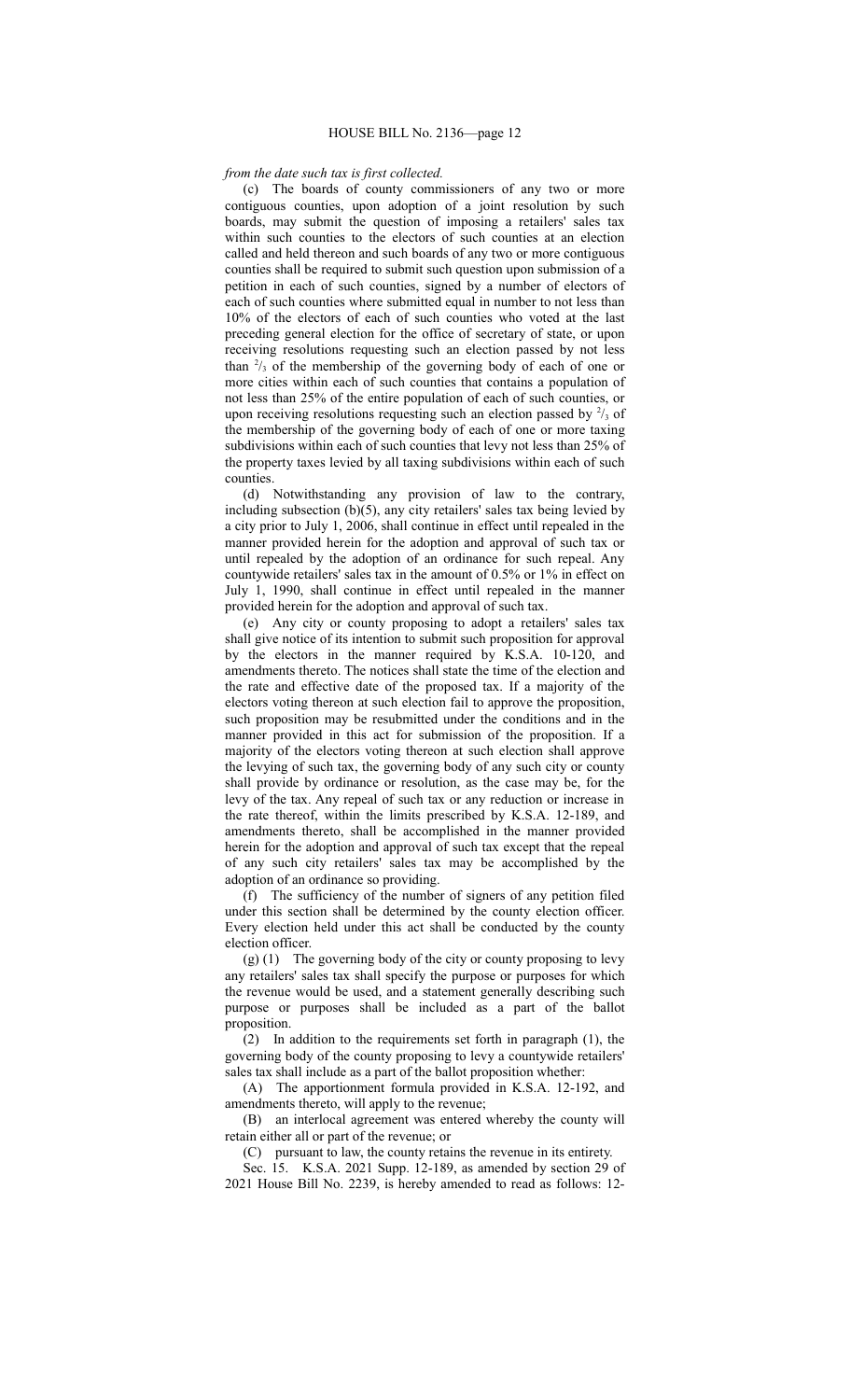189. The rate of any city retailers' sales tax shall be fixed in increments of 0.05% and in an amount not to exceed 2% for general purposes and not to exceed 1% for special purposes, which shall be determined by the governing body of the city. For any retailers' sales tax imposed by a city for special purposes, such city shall specify the purposes for which such tax is imposed. All such special purpose retailers' sales taxes imposed by a city shall expire after 10 years from the date such tax is first collected. The rate of any countywide retailers' sales tax shall be fixed in an amount not to exceed 1% and shall be fixed in increments of 0.25%, and which amount shall be determined by the board of county commissioners, except that:

(a) The board of county commissioners of Wabaunsee county, for the purposes of K.S.A. 12-187(b)(2), and amendments thereto, may fix such rate at 1.25%; the board of county commissioners of Osage or Reno county, for the purposes of K.S.A. 12-187(b)(2), and amendments thereto, may fix such rate at 1.25% or 1.5%; the board of county commissioners of Cherokee, Crawford, Ford, Saline, Seward or Wyandotte county, for the purposes of K.S.A. 12-187(b)(2), and amendments thereto, may fix such rate at 1.5%; the board of county commissioners of Atchison or Thomas county, for the purposes of K.S.A. 12-187(b)(2), and amendments thereto, may fix such rate at 1.5% or 1.75%; the board of county commissioners of Anderson, Barton, Jefferson or Ottawa county, for the purposes of K.S.A. 12- 187(b)(2), and amendments thereto, may fix such rate at 2%; the board of county commissioners of Marion county, for the purposes of K.S.A.  $12-187(b)(2)$ , and amendments thereto, may fix such rate at 2.5%; the board of county commissioners of Franklin, Linn and Miami counties, for the purposes of K.S.A. 12-187(b)(2), and amendments thereto, may fix such rate at a percentage that is equal to the sum of the rate allowed to be imposed by the respective board of county commissioners on July 1, 2007, plus up to 1.0%; and the board of county commissioners of Brown county, for the purposes of K.S.A. 12-187(b)(2), and amendments thereto, may fix such rate at up to 2%;

(b) the board of county commissioners of Jackson county, for the purposes of K.S.A. 12-187(b)(3), and amendments thereto, may fix such rate at 2%;

(c) the boards of county commissioners of Finney and Ford counties, for the purposes of K.S.A. 12-187(b)(4), and amendments thereto, may fix such rate at 0.25%;

(d) the board of county commissioners of any county, for the purposes of K.S.A. 12-187(b)(5), and amendments thereto, may fix such rate at a percentage that is equal to the sum of the rate allowed to be imposed by a board of county commissioners on the effective date of this act plus 0.25%, 0.5%, 0.75% or 1%, as the case requires;

(e) the board of county commissioners of Dickinson county, for the purposes of K.S.A. 12-187(b)(7), and amendments thereto, may fix such rate at 1.5%, and the board of county commissioners of Miami county, for the purposes of K.S.A. 12-187(b)(7), and amendments thereto, may fix such rate at 1.25%, 1.5%, 1.75% or 2%;

(f) the board of county commissioners of Sherman county, for the purposes of K.S.A. 12-187(b)(8), and amendments thereto, may fix such rate at 2.25%;

(g) the board of county commissioners of Crawford or Russell county for the purposes of K.S.A. 12-187(b)(9), and amendments thereto, may fix such rate at 1.5%;

(h) the board of county commissioners of Franklin county, for the purposes of K.S.A. 12-187(b)(10), and amendments thereto, may fix such rate at 1.75%;

(i) the board of county commissioners of Douglas county, for the purposes of K.S.A.  $12-187(b)(11)$  and  $(b)(30)$ , and amendments thereto, may fix such rate at 1.75%;

(j) the board of county commissioners of Jackson county, for the purposes of K.S.A. 12-187(b)(13), and amendments thereto, may fix such rate at 1.4%;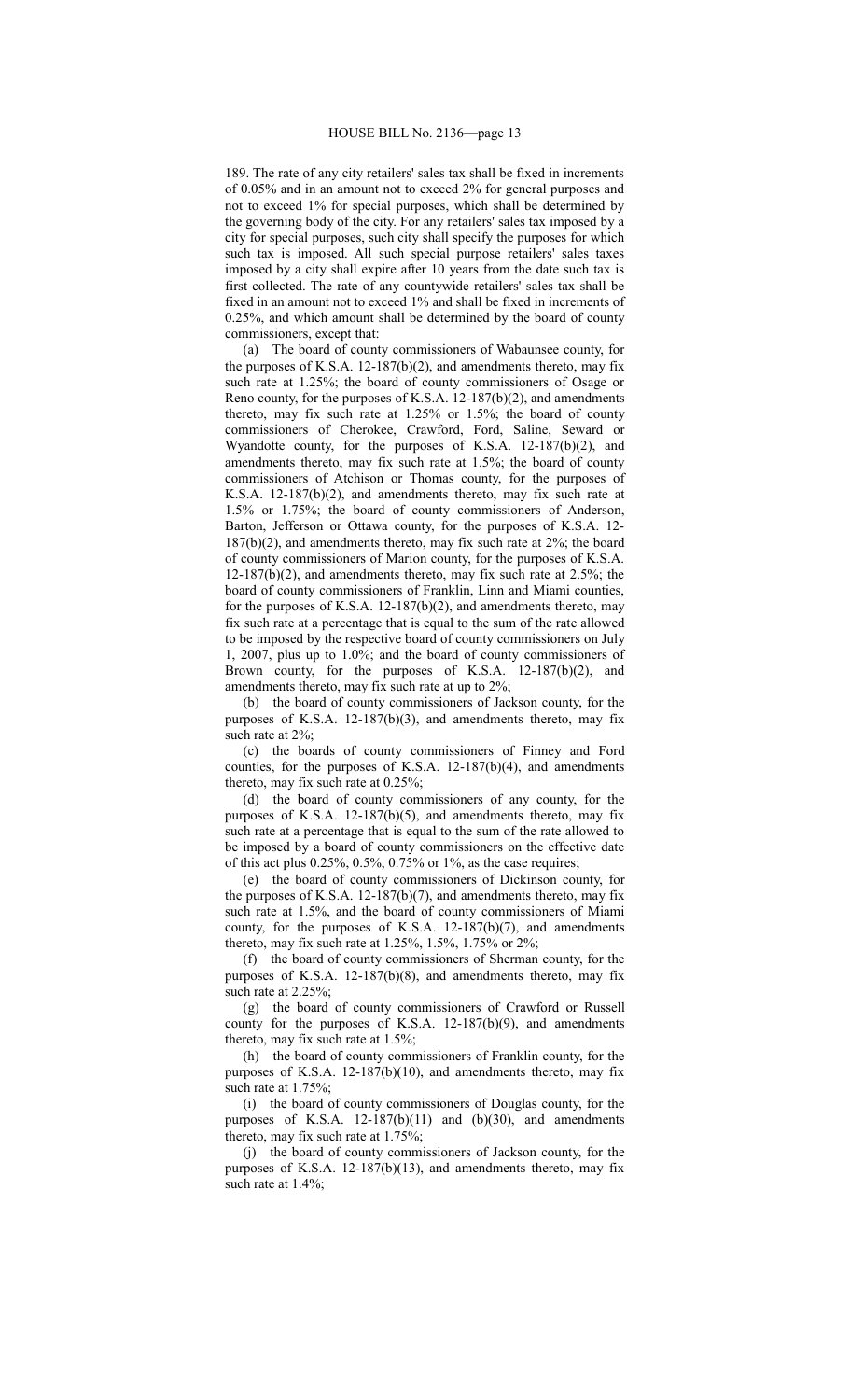(k) the board of county commissioners of Sedgwick county, for the purposes of K.S.A. 12-187(b)(3)(C), and amendments thereto, may fix such rate at 2%;

(l) the board of county commissioners of Neosho county, for the purposes of K.S.A. 12-187(b)(14), and amendments thereto, may fix such rate at 1.0% or 1.5%;

(m) the board of county commissioners of Saline county, for the purposes of K.S.A. 12-187(b)(15), and amendments thereto, may fix such rate at up to 1.5%;

(n) the board of county commissioners of Harvey county, for the purposes of K.S.A. 12-187(b)(16), and amendments thereto, may fix such rate at 2.0%;

(o) the board of county commissioners of Atchison county, for the purpose of K.S.A. 12-187(b)(17), and amendments thereto, may fix such rate at a percentage that is equal to the sum of the rate allowed to be imposed by the board of county commissioners of Atchison county on the effective date of this act plus 0.25%;

(p) the board of county commissioners of Wabaunsee county, for the purpose of K.S.A. 12-187(b)(18), and amendments thereto, may fix such rate at a percentage that is equal to the sum of the rate allowed to be imposed by the board of county commissioners of Wabaunsee county on July 1, 2007, plus 0.5%;

(q) the board of county commissioners of Jefferson county, for the purpose of K.S.A. 12-187(b)(19) and (25), and amendments thereto, may fix such rate at 2.25%;

(r) the board of county commissioners of Riley county, for the purpose of K.S.A. 12-187(b)(20), and amendments thereto, may fix such rate at a percentage that is equal to the sum of the rate allowed to be imposed by the board of county commissioners of Riley county on July 1, 2007, plus up to 1%;

(s) the board of county commissioners of Johnson county, for the purposes of K.S.A. 12-187(b)(21), and amendments thereto, may fix such rate at a percentage that is equal to the sum of the rate allowed to be imposed by the board of county commissioners of Johnson county on July 1, 2007, plus 0.25%;

(t) the board of county commissioners of Wilson county, for the purposes of K.S.A. 12-187(b)(22), and amendments thereto, may fix such rate at up to 2%;

(u) the board of county commissioners of Butler county, for the purposes of K.S.A. 12-187(b)(23), and amendments thereto, may fix such rate at a percentage that is equal to the sum of the rate otherwise allowed pursuant to this section, plus 0.25%, 0.5%, 0.75% or 1%;

(v) the board of county commissioners of Barton county, for the purposes of K.S.A. 12-187(b)(24), and amendments thereto, may fix such rate at up to 1.5%;

(w) the board of county commissioners of Lyon county, for the purposes of K.S.A. 12-187(b)(3)(D), and amendments thereto, may fix such rate at 1.5%;

(x) the board of county commissioners of Rawlins county, for the purposes of K.S.A. 12-187(b)(3)(E), and amendments thereto, may fix such rate at 1.75%;

(y) the board of county commissioners of Chautauqua county, for the purposes of K.S.A. 12-187(b)(3)(F), and amendments thereto, may fix such rate at 2.0%;

(z) the board of county commissioners of Pottawatomie county, for the purposes of K.S.A. 12-187(b)(26), and amendments thereto, may fix such rate at up to 1.5%;

(aa) the board of county commissioners of Kingman county, for the purposes of K.S.A. 12-187(b)(27), and amendments thereto, may fix such rate at a percentage that is equal to the sum of the rate otherwise allowed pursuant to this section, plus 0.25%, 0.5%, 0.75%, or 1%;

(bb) the board of county commissioners of Edwards county, for the purposes of K.S.A. 12-187(b)(28), and amendments thereto, may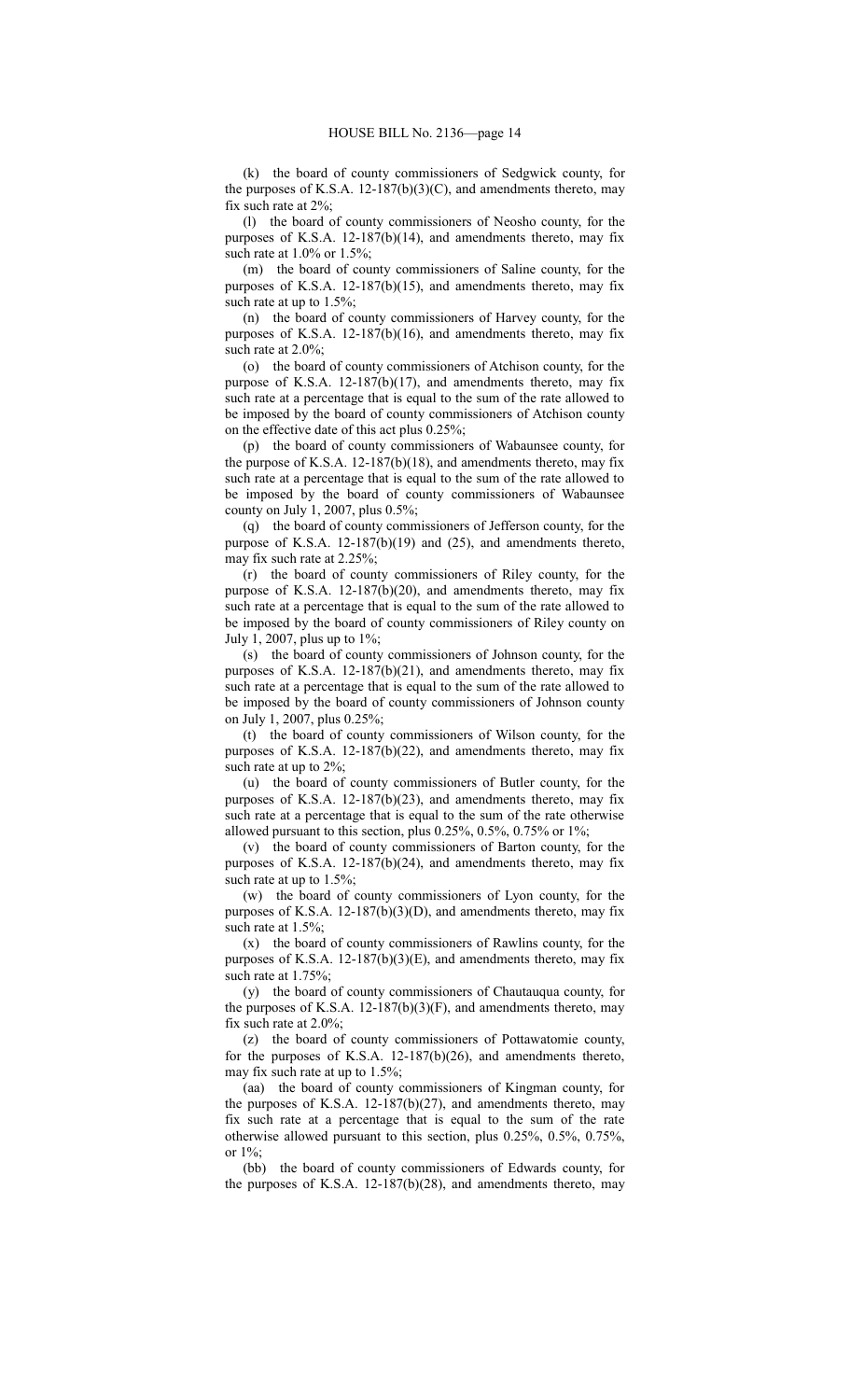fix such rate at 1.375%;

(cc) the board of county commissioners of Rooks county, for the purposes of K.S.A. 12-187(b)(29), and amendments thereto, may fix such rate at up to 1.5%;

(dd) the board of county commissioners of Bourbon county, for the purposes of K.S.A. 12-187(b)(3)(G) and (b)(31), and amendments thereto, may fix such rate at up to 2.0%;

(ee) the board of county commissioners of Marion county, for the purposes of K.S.A. 12-187(b)(32), and amendments thereto, may fix such rate at 2.5%;

(ff) the board of county commissioners of Finney county, for the purposes of K.S.A.  $12-187(b)(3)(H)$ , and amendments thereto, may fix such rate at a percentage that is equal to the sum of the rate otherwise allowed pursuant to this section, plus 0.3%;

(gg) the board of county commissioners of Cherokee county, for the purposes of K.S.A. 12-187(b)(3)(I), and amendments thereto, may fix such rate at a percentage that is equal to the sum of the rate otherwise allowed pursuant to this section, plus 0.5%; and

(hh) the board of county commissioners of Wilson county, for the purposes of K.S.A. 12-187(b)(33), and amendments thereto, may fix such rate at a percentage that is equal to the sum of the rate otherwise allowed pursuant to this section, plus 0.25%, 0.5%, 0.75% or 1%*; and*

*(ii) the board of county commissioners of Atchison county, for the purposes of K.S.A. 12-187(b)(34), and amendments thereto, may fix such rate at a percentage that is equal to the sum of the rate otherwise allowed pursuant to this section, plus up to 1%*.

Any county or city levying a retailers' sales tax is hereby prohibited from administering or collecting such tax locally, but shall utilize the services of the state department of revenue to administer, enforce and collect such tax. Except as otherwise specifically provided in K.S.A. 12-189a, and amendments thereto, such tax shall be identical in its application, and exemptions therefrom, to the Kansas retailers' sales tax act and all laws and administrative rules and regulations of the state department of revenue relating to the Kansas retailers' sales tax shall apply to such local sales tax insofar as such laws and rules and regulations may be made applicable. The state director of taxation is hereby authorized to administer, enforce and collect such local sales taxes and to adopt such rules and regulations as may be necessary for the efficient and effective administration and enforcement thereof.

Upon receipt of a certified copy of an ordinance or resolution authorizing the levy of a local retailers' sales tax, the director of taxation shall cause such taxes to be collected within or without the boundaries of such taxing subdivision at the same time and in the same manner provided for the collection of the state retailers' sales tax. Such copy shall be submitted to the director of taxation within 30 days after adoption of any such ordinance or resolution. The director of taxation shall confirm that all provisions of law applicable to the authorization of local sales tax have been followed prior to causing the collection. If the director of taxation discovers that a city or county did not comply with any provision of law applicable to the authorization of a local sales tax after collection has commenced, the director shall immediately notify the city or county and cease collection of such sales tax until such noncompliance is remedied. All moneys collected by the director of taxation under the provisions of this section shall be credited to a county and city retailers' sales tax fund which fund is hereby established in the state treasury, except that all moneys collected by the director of taxation pursuant to the authority granted in K.S.A. 12- 187(b)(22), and amendments thereto, shall be credited to the Wilson county capital improvements fund. Any refund due on any county or city retailers' sales tax collected pursuant to this act shall be paid out of the sales tax refund fund and reimbursed by the director of taxation from collections of local retailers' sales tax revenue. Except for local retailers' sales tax revenue required to be deposited in the redevelopment bond fund established under K.S.A. 74-8927, and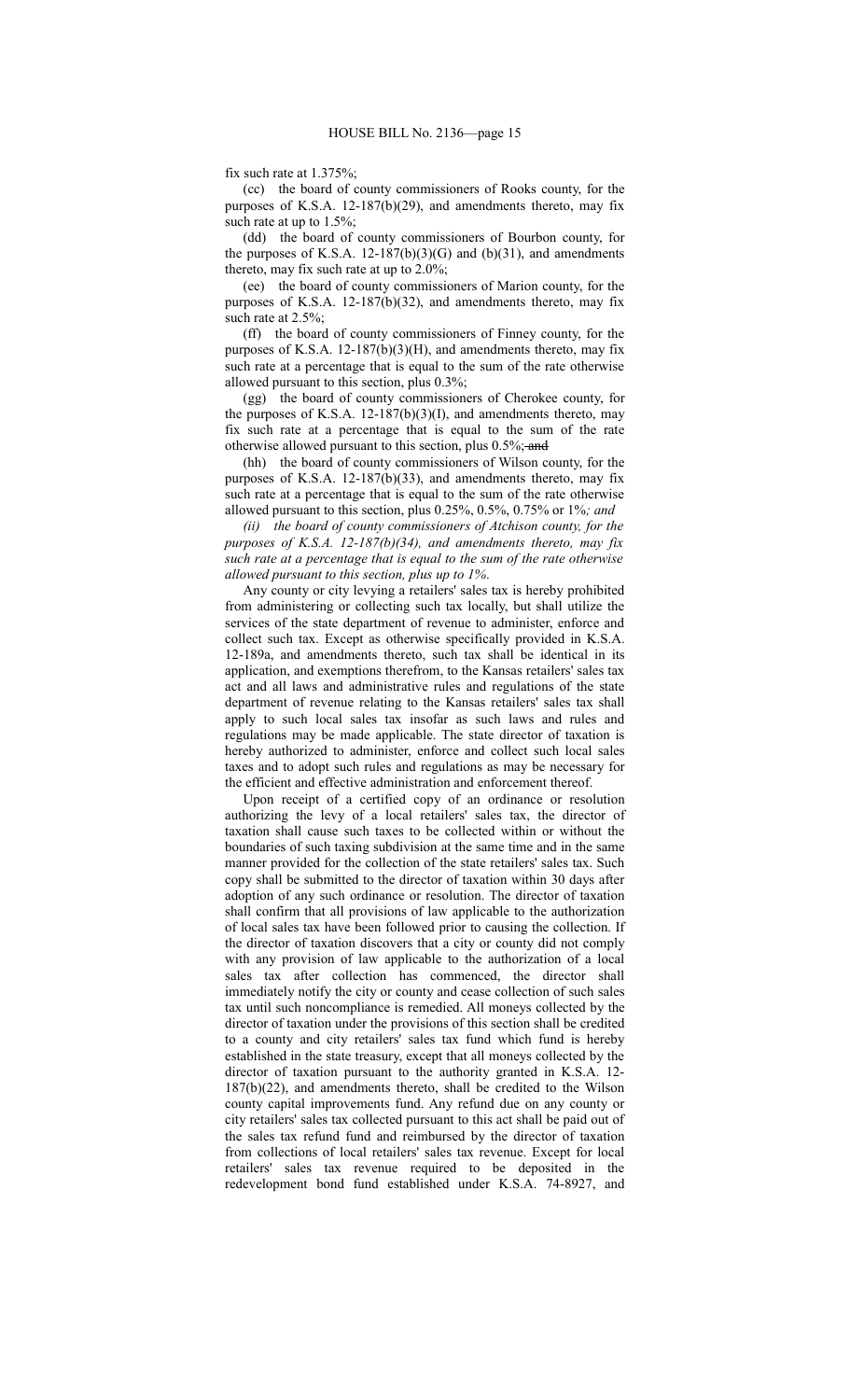amendments thereto, all local retailers' sales tax revenue collected within any county or city pursuant to this act shall be apportioned and remitted at least quarterly by the state treasurer, on instruction from the director of taxation, to the treasurer of such county or city.

Revenue that is received from the imposition of a local retailers' sales tax that exceeds the amount of revenue required to pay the costs of a special project for which such revenue was pledged shall be credited to the city or county general fund, as the case requires.

The director of taxation shall provide, upon request by a city or county clerk or treasurer or finance officer of any city or county levying a local retailers' sales tax, monthly reports identifying each retailer doing business in such city or county or making taxable sales sourced to such city or county, setting forth the tax liability and the amount of such tax remitted by each retailer during the preceding month and identifying each business location maintained by the retailer and such retailer's sales or use tax registration or account number. Such report shall be made available to the clerk or treasurer or finance officer of such city or county within a reasonable time after it has been requested from the director of taxation. The director of taxation shall be allowed to assess a reasonable fee for the issuance of such report. Information received by any city or county pursuant to this section shall be confidential, and it shall be unlawful for any officer or employee of such city or county to divulge any such information in any manner. Any violation of this paragraph by a city or county officer or employee is a class A misdemeanor, and such officer or employee shall be dismissed from office. Reports of violations of this paragraph shall be investigated by the attorney general. The district attorney or county attorney and the attorney general shall have authority to prosecute violations of this paragraph.

Sec. 16. K.S.A. 2021 Supp. 12-192, as amended by section 30 of 2021 House Bill No. 2239, is hereby amended to read as follows: 12- 192. (a) Except as otherwise provided by subsection (b), (d) or (h), all revenue received by the director of taxation from a countywide retailers' sales tax shall be apportioned among the county and each city located in such county in the following manner:

 $(1)$   $\frac{1}{2}$  of all revenue received by the director of taxation shall be apportioned among the county and each city located in such county in the proportion that the total tangible property tax levies made in such county in the preceding year for all funds of each such governmental unit bear to the total of all such levies made in the preceding year; and

 $(2)$   $\frac{1}{2}$  of all revenue received by the director of taxation from such countywide retailers' sales tax shall be apportioned among the county and each city located in such county, first to the county that portion of the revenue equal to the proportion that the population of the county residing in the unincorporated area of the county bears to the total population of the county, and second to the cities in the proportion that the population of each city bears to the total population of the county, except that no persons residing within the Fort Riley military reservation shall be included in the determination of the population of any city located within Riley county.

All revenue apportioned to a county shall be paid to its county treasurer and shall be credited to the general fund of the county.

(b) (1) In lieu of the apportionment formula provided in subsection (a), all revenue received by the director of taxation from a countywide retailers' sales tax imposed within Johnson county at the rate of 0.75%, 1% or 1.25% after July 1, 2007, shall be apportioned among the county and each city located in such county in the following manner:

(A) The revenue received from the first 0.5% rate of tax shall be apportioned in the manner prescribed by subsection (a); and

(B) the revenue received from the rate of tax exceeding 0.5% shall be apportioned as follows:

 $(i)$   $\frac{1}{4}$  shall be apportioned among the county and each city located in such county in the proportion that the total tangible property tax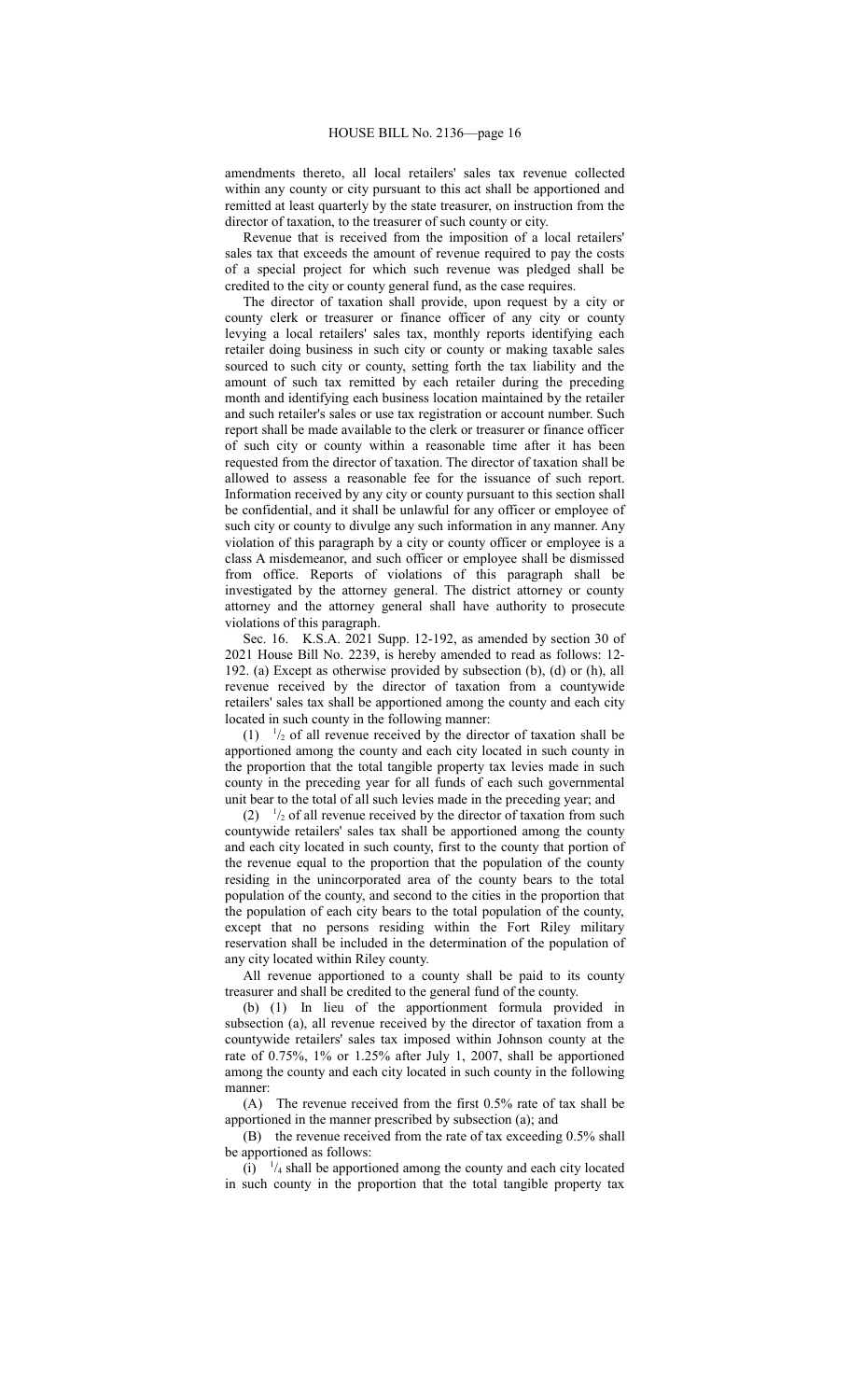levies made in such county in the preceding year for all funds of each such governmental unit bear to the total of all such levies made in the preceding year;

 $(ii)$  $\frac{1}{4}$  shall be apportioned among the county and each city located in such county, first to the county that portion of the revenue equal to the proportion that the population of the county residing in the unincorporated area of the county bears to the total population of the county, and second to the cities in the proportion that the population of each city bears to the total population of the county; and

 $(iii)$  $\frac{1}{2}$  shall be retained by the county for its sole use and benefit.

(2) In lieu of the apportionment formula provided in subsection (a), all money received by the director of taxation from a countywide sales tax imposed within Montgomery county pursuant to the election held on November 8, 1994, shall be remitted to and shall be retained by the county and expended only for the purpose for which the revenue received from the tax was pledged. All revenue apportioned and paid from the imposition of such tax to the treasurer of any city prior to the effective date of this act shall be remitted to the county treasurer and expended only for the purpose for which the revenue received from the tax was pledged.

(3) In lieu of the apportionment formula provided in subsection (a), on and after the effective date of this act, all moneys received by the director of taxation from a countywide retailers' sales tax imposed within Phillips county pursuant to the election held on September 20, 2005, shall be remitted to and shall be retained by the county and expended only for the purpose for which the revenue received from the tax was pledged.

(c) (1) Except as otherwise provided by paragraph (2) of this subsection, for purposes of subsections (a) and (b), the term "total tangible property tax levies" means the aggregate dollar amount of tax revenue derived from ad valorem tax levies applicable to all tangible property located within each such city or county. The ad valorem property tax levy of any county or city district entity or subdivision shall be included within this term if the levy of any such district entity or subdivision is applicable to all tangible property located within each such city or county.

(2) For the purposes of subsections (a) and (b), any ad valorem property tax levied on property located in a city in Johnson county for the purpose of providing fire protection service in such city shall be included within the term "total tangible property tax levies" for such city regardless of its applicability to all tangible property located within each such city. If the tax is levied by a district which extends across city boundaries, for purposes of this computation, the amount of such levy shall be apportioned among each city in which such district extends in the proportion that such tax levied within each city bears to the total tax levied by the district.

(d) (1) All revenue received from a countywide retailers' sales tax imposed pursuant to K.S.A. 12-187(b)(2), (3)(C), (3)(F), (3)(G), (3)(I), (6), (7), (8), (9), (12), (14), (15), (16), (17), (18), (19), (20), (22), (23), (25), (27), (28), (29), (30), (31), (32) and*,* (33) *and (34)*, and amendments thereto, shall be remitted to and shall be retained by the county and expended only for the purpose for which the revenue received from the tax was pledged.

(2) Except as otherwise provided in K.S.A. 12-187(b)(5), and amendments thereto, all revenues received from a countywide retailers' sales tax imposed pursuant to K.S.A.  $12-187(b)(5)$ , and amendments thereto, shall be remitted to and shall be retained by the county and expended only for the purpose for which the revenue received from the tax was pledged.

(3) All revenue received from a countywide retailers' sales tax imposed pursuant to K.S.A. 12-187(b)(26), and amendments thereto, shall be remitted to and shall be retained by the county and expended only for the purpose for which the revenue received from the tax was pledged unless the question of imposing a countywide retailers' sales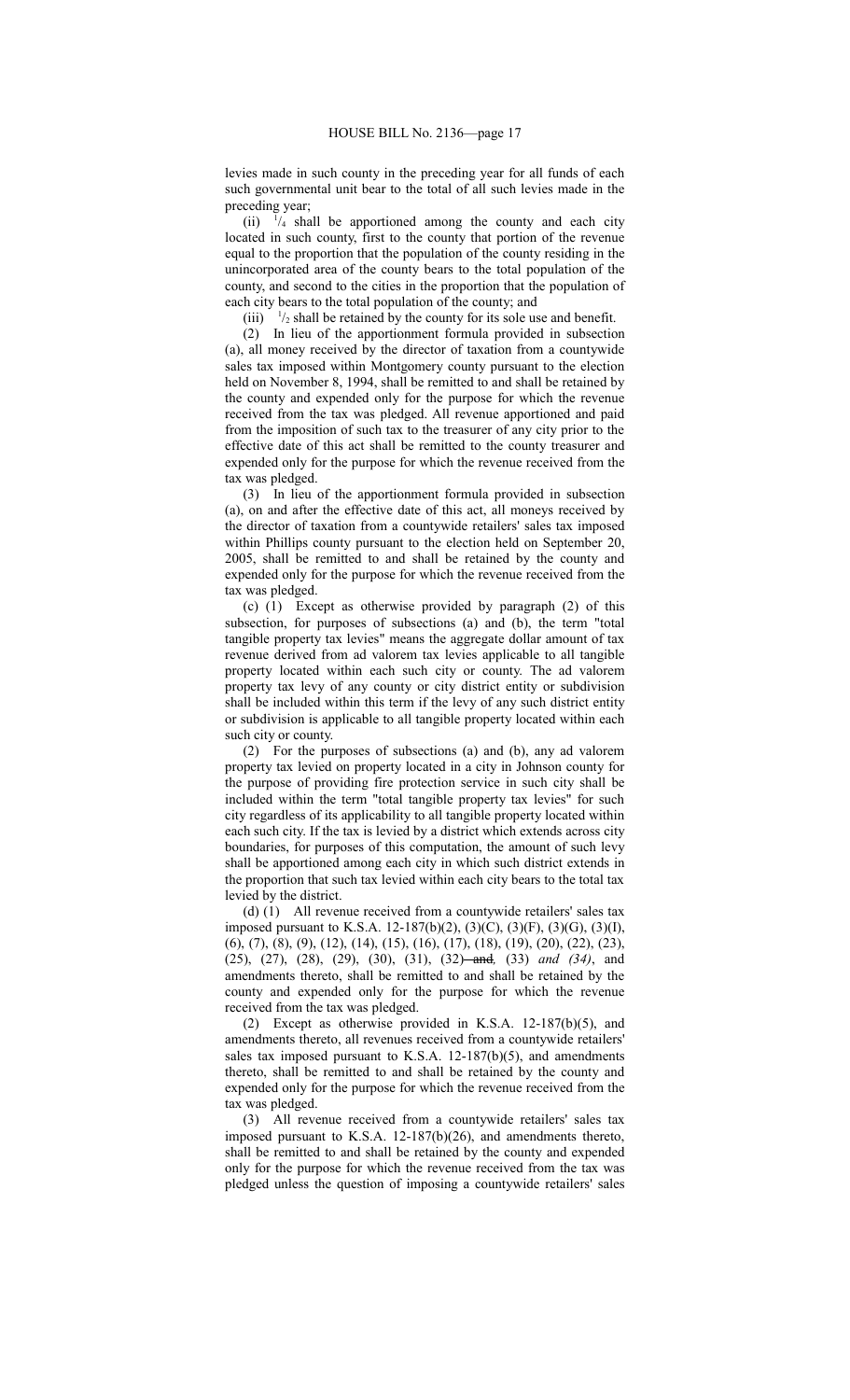tax authorized by K.S.A. 12-187(b)(26), and amendments thereto, includes the apportionment of revenue prescribed in subsection (a).

(e) All revenue apportioned to the several cities of the county shall be paid to the respective treasurers thereof and deposited in the general fund of the city. Whenever the territory of any city is located in two or more counties and any one or more of such counties do not levy a countywide retailers' sales tax, or whenever such counties do not levy countywide retailers' sales taxes at a uniform rate, the revenue received by such city from the proceeds of the countywide retailers' sales tax, as an alternative to depositing the same in the general fund, may be used for the purpose of reducing the tax levies of such city upon the taxable tangible property located within the county levying such countywide retailers' sales tax.

(f) Prior to March 1 of each year, the secretary of revenue shall advise each county treasurer of the revenue collected in such county from the state retailers' sales tax for the preceding calendar year.

(g) Prior to December 31 of each year, the clerk of every county imposing a countywide retailers' sales tax shall provide such information deemed necessary by the secretary of revenue to apportion and remit revenue to the counties and cities pursuant to this section.

(h) The provisions of subsections (a) and (b) for the apportionment of countywide retailers' sales tax shall not apply to any revenues received pursuant to a county or countywide retailers' sales tax levied or collected under K.S.A. 74-8929, and amendments thereto. All such revenue collected under K.S.A. 74-8929, and amendments thereto, shall be deposited into the redevelopment bond fund established by K.S.A. 74-8927, and amendments thereto, for the period of time set forth in K.S.A. 74-8927, and amendments thereto.

Sec. 17. K.S.A. 2021 Supp. 79-3602, as amended by section 44 of 2021 House Bill No. 2239, is hereby amended to read as follows: 79- 3602. Except as otherwise provided, as used in the Kansas retailers' sales tax act:

(a) "Agent" means a person appointed by a seller to represent the seller before the member states.

(b) "Agreement" means the multistate agreement entitled the streamlined sales and use tax agreement approved by the streamlined sales tax implementing states at Chicago, Illinois on November 12, 2002.

(c) "Alcoholic beverages" means beverages that are suitable for human consumption and contain 0.05% or more of alcohol by volume.

(d) "Certified automated system (CAS)" means software certified under the agreement to calculate the tax imposed by each jurisdiction on a transaction, determine the amount of tax to remit to the appropriate state and maintain a record of the transaction.

(e) "Certified service provider (CSP)" means an agent certified under the agreement to perform all the seller's sales and use tax functions, other than the seller's obligation to remit tax on its own purchases.

(f) "Computer" means an electronic device that accepts information in digital or similar form and manipulates it for a result based on a sequence of instructions.

(g) "Computer software" means a set of coded instructions designed to cause a computer or automatic data processing equipment to perform a task.

(h) "Delivered electronically" means delivered to the purchaser by means other than tangible storage media.

(i) "Delivery charges" means charges by the seller of personal property or services for preparation and delivery to a location designated by the purchaser of personal property or services including, but not limited to, transportation, shipping, postage, handling, crating and packing. Delivery charges shall not include charges for delivery of direct mail if the charges are separately stated on an invoice or similar billing document given to the purchaser.

(j) "Direct mail" means printed material delivered or distributed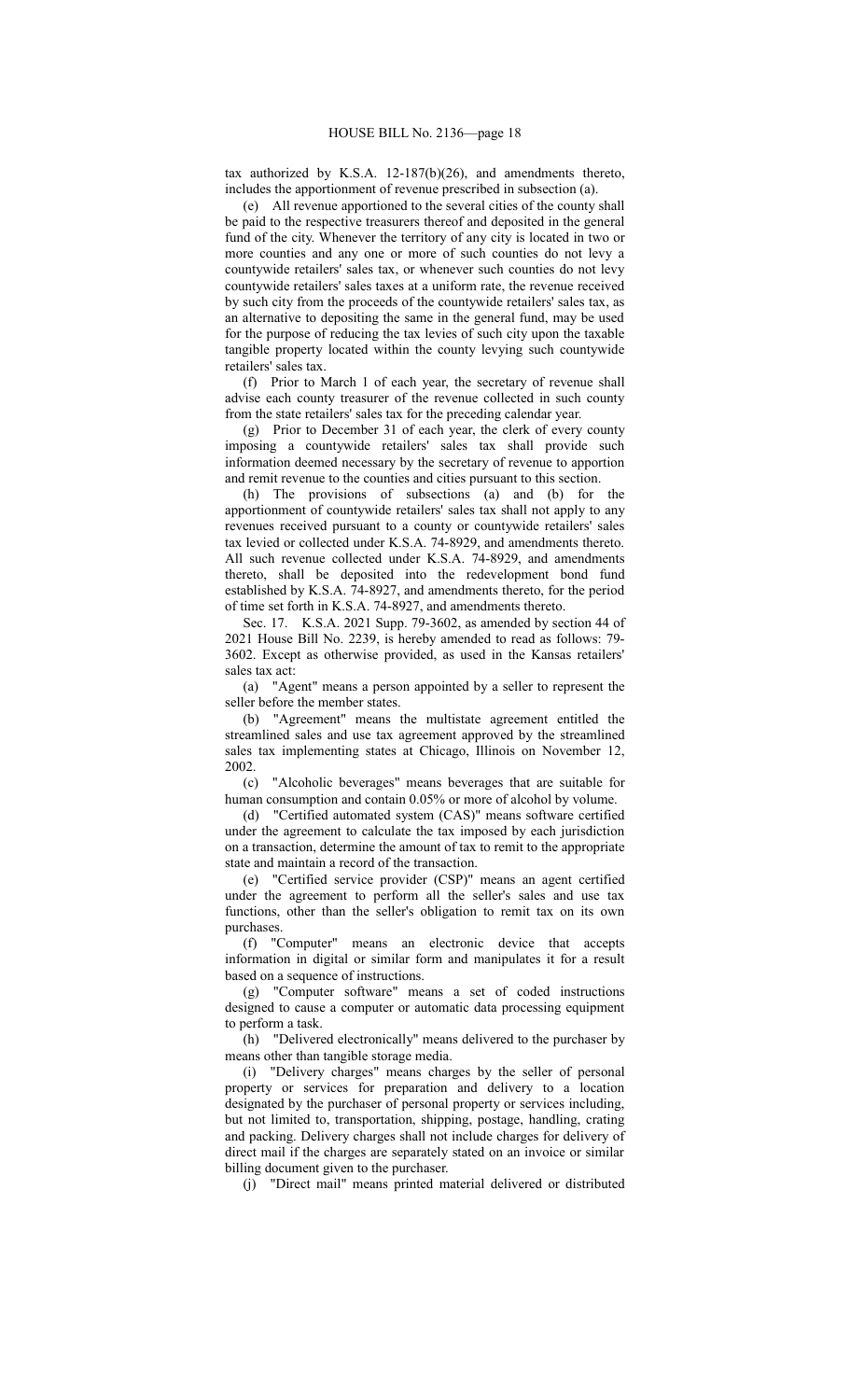by United States mail or other delivery services to a mass audience or to addressees on a mailing list provided by the purchaser or at the direction of the purchaser when the cost of the items are not billed directly to the recipients. Direct mail includes tangible personal property supplied directly or indirectly by the purchaser to the direct mail seller for inclusion in the package containing the printed material. Direct mail does not include multiple items of printed material delivered to a single address.

(k) "Director" means the state director of taxation.

(l) "Educational institution" means any nonprofit school, college and university that offers education at a level above the  $12<sup>th</sup>$  grade, and conducts regular classes and courses of study required for accreditation by, or membership in, the higher learning commission, the state board of education, or that otherwise qualify as an "educational institution," as defined by K.S.A. 74-50,103, and amendments thereto. Such phrase shall include: (1) A group of educational institutions that operates exclusively for an educational purpose; (2) nonprofit endowment associations and foundations organized and operated exclusively to receive, hold, invest and administer moneys and property as a permanent fund for the support and sole benefit of an educational institution; (3) nonprofit trusts, foundations and other entities organized and operated principally to hold and own receipts from intercollegiate sporting events and to disburse such receipts, as well as grants and gifts, in the interest of collegiate and intercollegiate athletic programs for the support and sole benefit of an educational institution; and (4) nonprofit trusts, foundations and other entities organized and operated for the primary purpose of encouraging, fostering and conducting scholarly investigations and industrial and other types of research for the support and sole benefit of an educational institution.

(m) "Electronic" means relating to technology having electrical, digital, magnetic, wireless, optical, electromagnetic or similar capabilities.

(n) "Food and food ingredients" means substances, whether in liquid, concentrated, solid, frozen, dried or dehydrated form, that are sold for ingestion or chewing by humans and are consumed for their taste or nutritional value. "Food and food ingredients" does not include alcoholic beverages or tobacco.

(o) "Gross receipts" means the total selling price or the amount received as defined in this act, in money, credits, property or other consideration valued in money from sales at retail within this state; and embraced within the provisions of this act. The taxpayer, may take credit in the report of gross receipts for: (1) An amount equal to the selling price of property returned by the purchaser when the full sale price thereof, including the tax collected, is refunded in cash or by credit; and (2) an amount equal to the allowance given for the trade-in of property.

(p) "Ingredient or component part" means tangible personal property that is necessary or essential to, and that is actually used in and becomes an integral and material part of tangible personal property or services produced, manufactured or compounded for sale by the producer, manufacturer or compounder in its regular course of business. The following items of tangible personal property are hereby declared to be ingredients or component parts, but the listing of such property shall not be deemed to be exclusive nor shall such listing be construed to be a restriction upon, or an indication of, the type or types of property to be included within the definition of "ingredient or component part" as herein set forth:

(1) Containers, labels and shipping cases used in the distribution of property produced, manufactured or compounded for sale that are not to be returned to the producer, manufacturer or compounder for reuse.

(2) Containers, labels, shipping cases, paper bags, drinking straws, paper plates, paper cups, twine and wrapping paper used in the distribution and sale of property taxable under the provisions of this act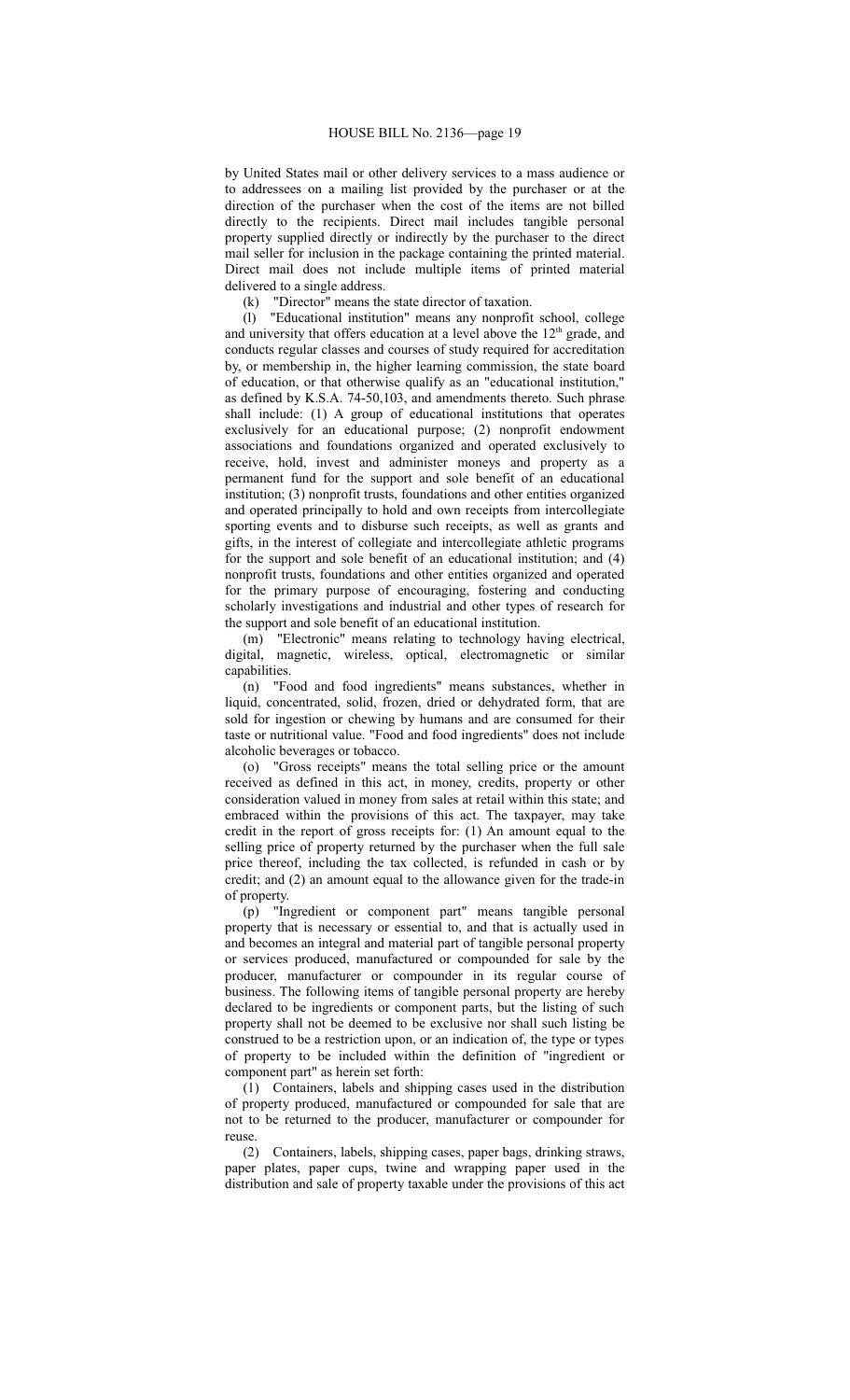by wholesalers and retailers and that is not to be returned to such wholesaler or retailer for reuse.

(3) Seeds and seedlings for the production of plants and plant products produced for resale.

(4) Paper and ink used in the publication of newspapers.

(5) Fertilizer used in the production of plants and plant products produced for resale.

(6) Feed for animals, fowl and aquatic plants and animals, the primary purpose of which is use in agriculture or aquaculture, as defined in K.S.A. 47-1901, and amendments thereto, the production of food for human consumption, the production of animal, dairy, poultry or aquatic plant and animal products, fiber, fur, or the production of offspring for use for any such purpose or purposes.

(q) "Isolated or occasional sale" means the nonrecurring sale of tangible personal property, or services taxable hereunder by a person not engaged at the time of such sale in the business of selling such property or services. Any religious organization that makes a nonrecurring sale of tangible personal property acquired for the purpose of resale shall be deemed to be not engaged at the time of such sale in the business of selling such property. Such term shall include: (1) Any sale by a bank, savings and loan institution, credit union or any finance company licensed under the provisions of the Kansas uniform consumer credit code of tangible personal property that has been repossessed by any such entity; and (2) any sale of tangible personal property made by an auctioneer or agent on behalf of not more than two principals or households if such sale is nonrecurring and any such principal or household is not engaged at the time of such sale in the business of selling tangible personal property.

(r) "Lease or rental" means any transfer of possession or control of tangible personal property for a fixed or indeterminate term for consideration. A lease or rental may include future options to purchase or extend.

(1) Lease or rental does not include: (A) A transfer of possession or control of property under a security agreement or deferred payment plan that requires the transfer of title upon completion of the required payments;

(B) a transfer or possession or control of property under an agreement that requires the transfer of title upon completion of required payments and payment of an option price does not exceed the greater of \$100 or 1% of the total required payments; or

(C) providing tangible personal property along with an operator for a fixed or indeterminate period of time. A condition of this exclusion is that the operator is necessary for the equipment to perform as designed. For the purpose of this subsection, an operator must do more than maintain, inspect or set-up the tangible personal property.

(2) Lease or rental does include agreements covering motor vehicles and trailers where the amount of consideration may be increased or decreased by reference to the amount realized upon sale or disposition of the property as defined in 26 U.S.C. § 7701(h)(1).

(3) This definition shall be used for sales and use tax purposes regardless if a transaction is characterized as a lease or rental under generally accepted accounting principles, the internal revenue code, the uniform commercial code, K.S.A. 84-1-101 et seq., and amendments thereto, or other provisions of federal, state or local law.

(4) This definition will be applied only prospectively from the effective date of this act and will have no retroactive impact on existing leases or rentals.

(s) "Load and leave" means delivery to the purchaser by use of a tangible storage media where the tangible storage media is not physically transferred to the purchaser.

(t) "Member state" means a state that has entered in the agreement, pursuant to provisions of article VIII of the agreement.

(u) "Model 1 seller" means a seller that has selected a CSP as its agent to perform all the seller's sales and use tax functions, other than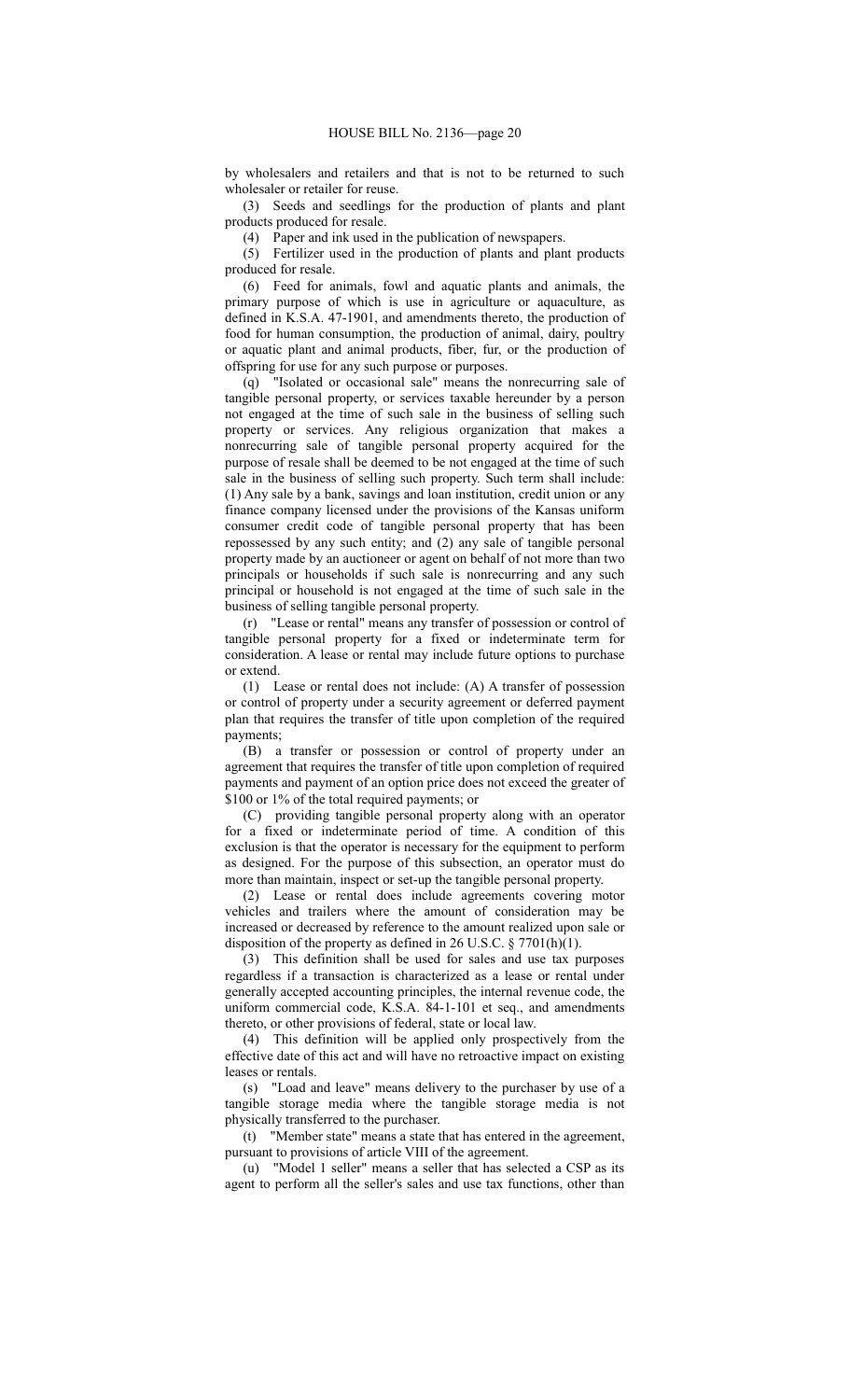the seller's obligation to remit tax on its own purchases.

(v) "Model 2 seller" means a seller that has selected a CAS to perform part of its sales and use tax functions, but retains responsibility for remitting the tax.

(w) "Model 3 seller" means a seller that has sales in at least five member states, has total annual sales revenue of at least \$500,000,000, has a proprietary system that calculates the amount of tax due each jurisdiction and has entered into a performance agreement with the member states that establishes a tax performance standard for the seller. As used in this subsection a seller includes an affiliated group of sellers using the same proprietary system.

(x) "Municipal corporation" means any city incorporated under the laws of Kansas.

(y) "Nonprofit blood bank" means any nonprofit place, organization, institution or establishment that is operated wholly or in part for the purpose of obtaining, storing, processing, preparing for transfusing, furnishing, donating or distributing human blood or parts or fractions of single blood units or products derived from single blood units, whether or not any remuneration is paid therefor, or whether such procedures are done for direct therapeutic use or for storage for future use of such products.

(z) "Persons" means any individual, firm, copartnership, joint adventure, association, corporation, estate or trust, receiver or trustee, or any group or combination acting as a unit, and the plural as well as the singular number; and shall specifically mean any city or other political subdivision of the state of Kansas engaging in a business or providing a service specifically taxable under the provisions of this act.

(aa) "Political subdivision" means any municipality, agency or subdivision of the state that is, or shall hereafter be, authorized to levy taxes upon tangible property within the state or that certifies a levy to a municipality, agency or subdivision of the state that is, or shall hereafter be, authorized to levy taxes upon tangible property within the state. Such term also shall include any public building commission, housing, airport, port, metropolitan transit or similar authority established pursuant to law and the horsethief reservoir benefit district established pursuant to K.S.A. 82a-2201, and amendments thereto.

(bb) "Prescription" means an order, formula or recipe issued in any form of oral, written, electronic or other means of transmission by a duly licensed practitioner authorized by the laws of this state.

(cc) "Prewritten computer software" means computer software, including prewritten upgrades, that is not designed and developed by the author or other creator to the specifications of a specific purchaser. The combining of two or more prewritten computer software programs or prewritten portions thereof does not cause the combination to be other than prewritten computer software. Prewritten computer software includes software designed and developed by the author or other creator to the specifications of a specific purchaser when it is sold to a person other than the purchaser. Where a person modifies or enhances computer software of which the person is not the author or creator, the person shall be deemed to be the author or creator only of such person's modifications or enhancements. Prewritten computer software or a prewritten portion thereof that is modified or enhanced to any degree, where such modification or enhancement is designed and developed to the specifications of a specific purchaser, remains prewritten computer software, except that where there is a reasonable, separately stated charge or an invoice or other statement of the price given to the purchaser for such modification or enhancement, such modification or enhancement shall not constitute prewritten computer software.

(dd) "Property which is consumed" means tangible personal property that is essential or necessary to and that is used in the actual process of and consumed, depleted or dissipated within one year in: (1) The production, manufacture, processing, mining, drilling, refining or compounding of tangible personal property; (2) the providing of services; (3) the irrigation of crops, for sale in the regular course of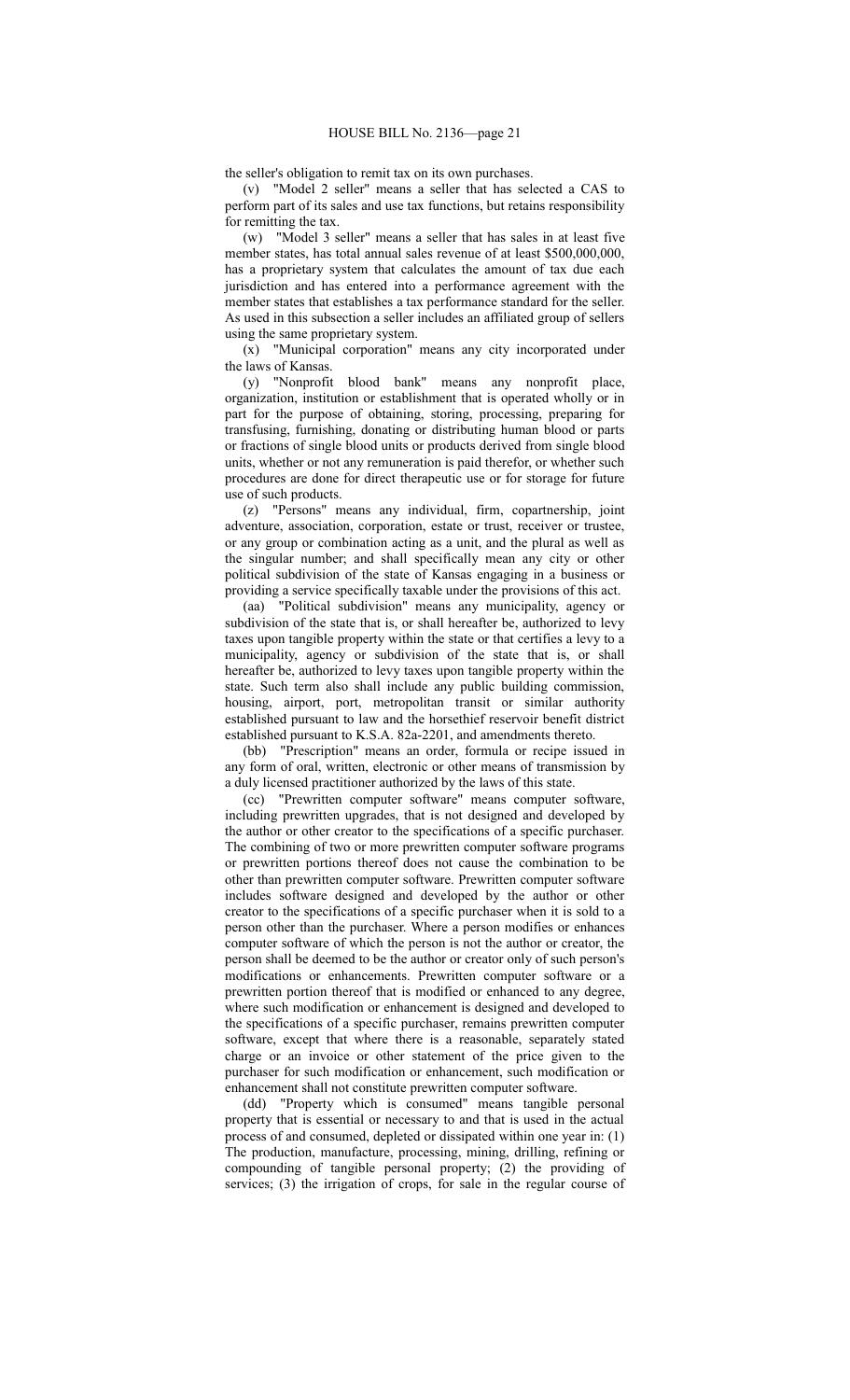business; or (4) the storage or processing of grain by a public grain warehouse or other grain storage facility, and which is not reusable for such purpose. The following is a listing of tangible personal property, included by way of illustration but not of limitation, that qualifies as property that is consumed:

(A) Insecticides, herbicides, germicides, pesticides, fungicides, fumigants, antibiotics, biologicals, pharmaceuticals, vitamins and chemicals for use in commercial or agricultural production, processing or storage of fruit, vegetables, feeds, seeds, grains, animals or animal products whether fed, injected, applied, combined with or otherwise used;

(B) electricity, gas and water; and

(C) petroleum products, lubricants, chemicals, solvents, reagents and catalysts.

(ee) "Purchase price" applies to the measure subject to use tax and has the same meaning as sales price.

(ff) "Purchaser" means a person to whom a sale of personal property is made or to whom a service is furnished.

(gg) "Quasi-municipal corporation" means any county, township, school district, drainage district or any other governmental subdivision in the state of Kansas having authority to receive or hold moneys or funds.

(hh) "Registered under this agreement" means registration by a seller with the member states under the central registration system provided in article IV of the agreement.

(ii) "Retailer" means a seller regularly engaged in the business of selling, leasing or renting tangible personal property at retail or furnishing electrical energy, gas, water, services or entertainment, and selling only to the user or consumer and not for resale.

(jj) "Retail sale" or "sale at retail" means any sale, lease or rental for any purpose other than for resale, sublease or subrent.

(kk) "Sale" or "sales" means the exchange of tangible personal property, as well as the sale thereof for money, and every transaction, conditional or otherwise, for a consideration, constituting a sale, including the sale or furnishing of electrical energy, gas, water, services or entertainment taxable under the terms of this act and including, except as provided in the following provision, the sale of the use of tangible personal property by way of a lease, license to use or the rental thereof regardless of the method by which the title, possession or right to use the tangible personal property is transferred. The term "sale" or "sales" shall not mean the sale of the use of any tangible personal property used as a dwelling by way of a lease or rental thereof for a term of more than 28 consecutive days.

(ll) (1) "Sales or selling price" applies to the measure subject to sales tax and means the total amount of consideration, including cash, credit, property and services, for which personal property or services are sold, leased or rented, valued in money, whether received in money or otherwise, without any deduction for the following:

(A) The seller's cost of the property sold;

(B) the cost of materials used, labor or service cost, interest, losses, all costs of transportation to the seller, all taxes imposed on the seller and any other expense of the seller;

(C) charges by the seller for any services necessary to complete the sale, other than delivery and installation charges;

(D) *(i) prior to July 1, 2023, delivery charges; and*

*(ii) on and after July 1, 2023,* delivery charges that are not separately stated on the invoice, bill of sale or similar document given to the purchaser; and

(E) installation charges.

(2) "Sales or selling price" includes consideration received by the seller from third parties if:

(A) The seller actually receives consideration from a party other than the purchaser and the consideration is directly related to a price reduction or discount on the sale;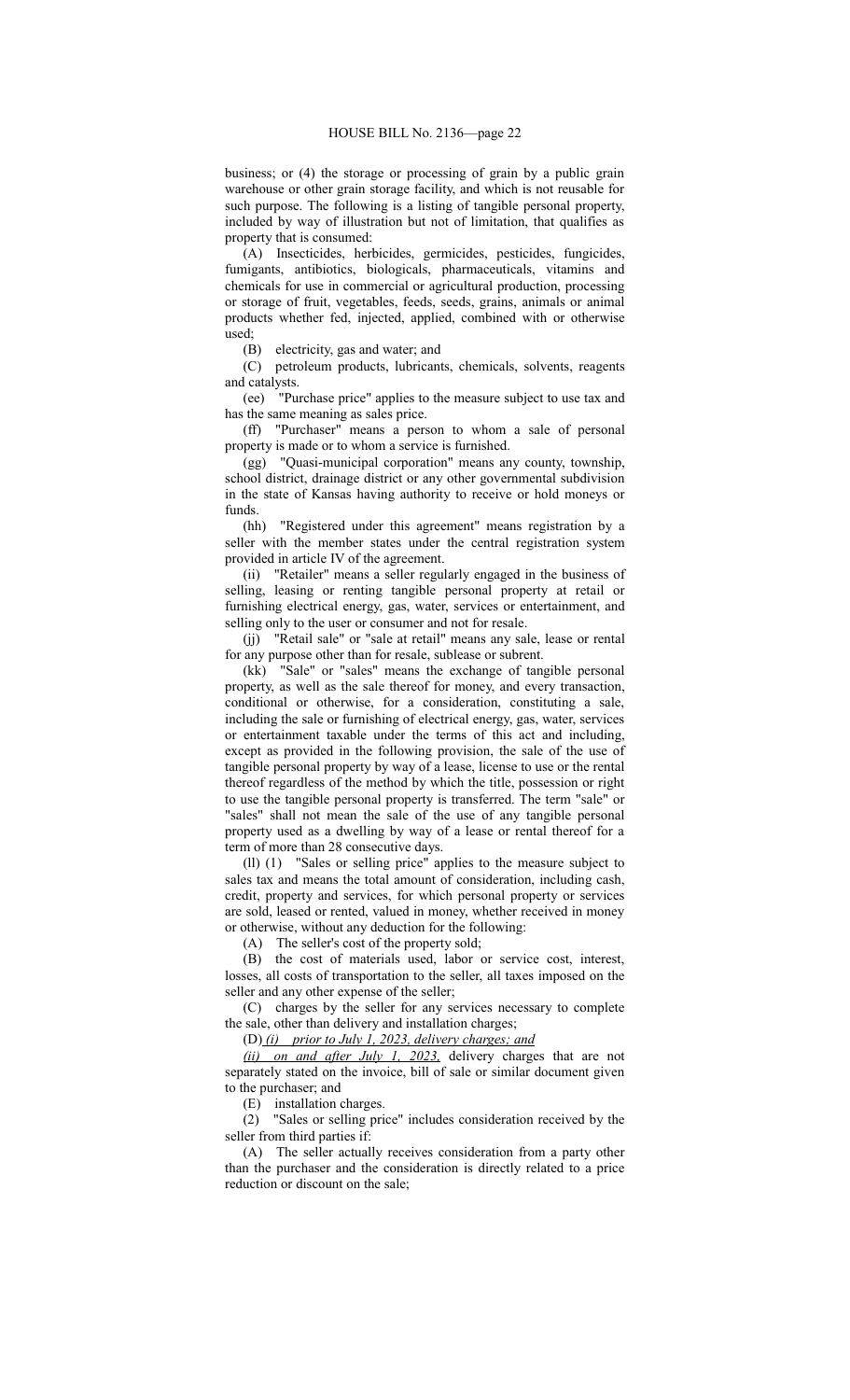(B) the seller has an obligation to pass the price reduction or discount through to the purchaser;

(C) the amount of the consideration attributable to the sale is fixed and determinable by the seller at the time of the sale of the item to the purchaser; and

(D) one of the following criteria is met:

(i) The purchaser presents a coupon, certificate or other documentation to the seller to claim a price reduction or discount where the coupon, certificate or documentation is authorized, distributed or granted by a third party with the understanding that the third party will reimburse any seller to whom the coupon, certificate or documentation is presented;

(ii) the purchaser identifies to the seller that the purchaser is a member of a group or organization entitled to a price reduction or discount. A preferred customer card that is available to any patron does not constitute membership in such a group; or

(iii) the price reduction or discount is identified as a third party price reduction or discount on the invoice received by the purchaser or on a coupon, certificate or other documentation presented by the purchaser.

(3) "Sales or selling price" shall not include:

(A) Discounts, including cash, term or coupons that are not reimbursed by a third party that are allowed by a seller and taken by a purchaser on a sale;

(B) interest, financing and carrying charges from credit extended on the sale of personal property or services, if the amount is separately stated on the invoice, bill of sale or similar document given to the purchaser;

(C) any taxes legally imposed directly on the consumer that are separately stated on the invoice, bill of sale or similar document given to the purchaser;

(D) the amount equal to the allowance given for the trade-in of property, if separately stated on the invoice, billing or similar document given to the purchaser;

(E) cash rebates granted by a manufacturer to a purchaser or lessee of a new motor vehicle if paid directly to the retailer as a result of the original sale; and

(F) *commencing on July 1, 2023,* delivery charges that are separately stated on the invoice, bill of sale or similar document given to the purchaser.

(mm) "Seller" means a person making sales, leases or rentals of personal property or services.

(nn) "Service" means those services described in and taxed under the provisions of K.S.A. 79-3603, and amendments thereto.

(oo) "Sourcing rules" means the rules set forth in K.S.A. 79-3670 through 79-3673, K.S.A. 12-191 and 12-191a, and amendments thereto, that shall apply to identify and determine the state and local taxing jurisdiction sales or use taxes to pay, or collect and remit on a particular retail sale.

(pp) "Tangible personal property" means personal property that can be seen, weighed, measured, felt or touched, or that is in any other manner perceptible to the senses. Tangible personal property includes electricity, water, gas, steam and prewritten computer software.

(qq) "Taxpayer" means any person obligated to account to the director for taxes collected under the terms of this act.

(rr) "Tobacco" means cigarettes, cigars, chewing or pipe tobacco or any other item that contains tobacco.

(ss) "Entity-based exemption" means an exemption based on who purchases the product or who sells the product. An exemption that is available to all individuals shall not be considered an entity-based exemption.

(tt) "Over-the-counter drug" means a drug that contains a label that identifies the product as a drug as required by 21 C.F.R. § 201.66. The over-the-counter drug label includes: (1) A drug facts panel; or (2)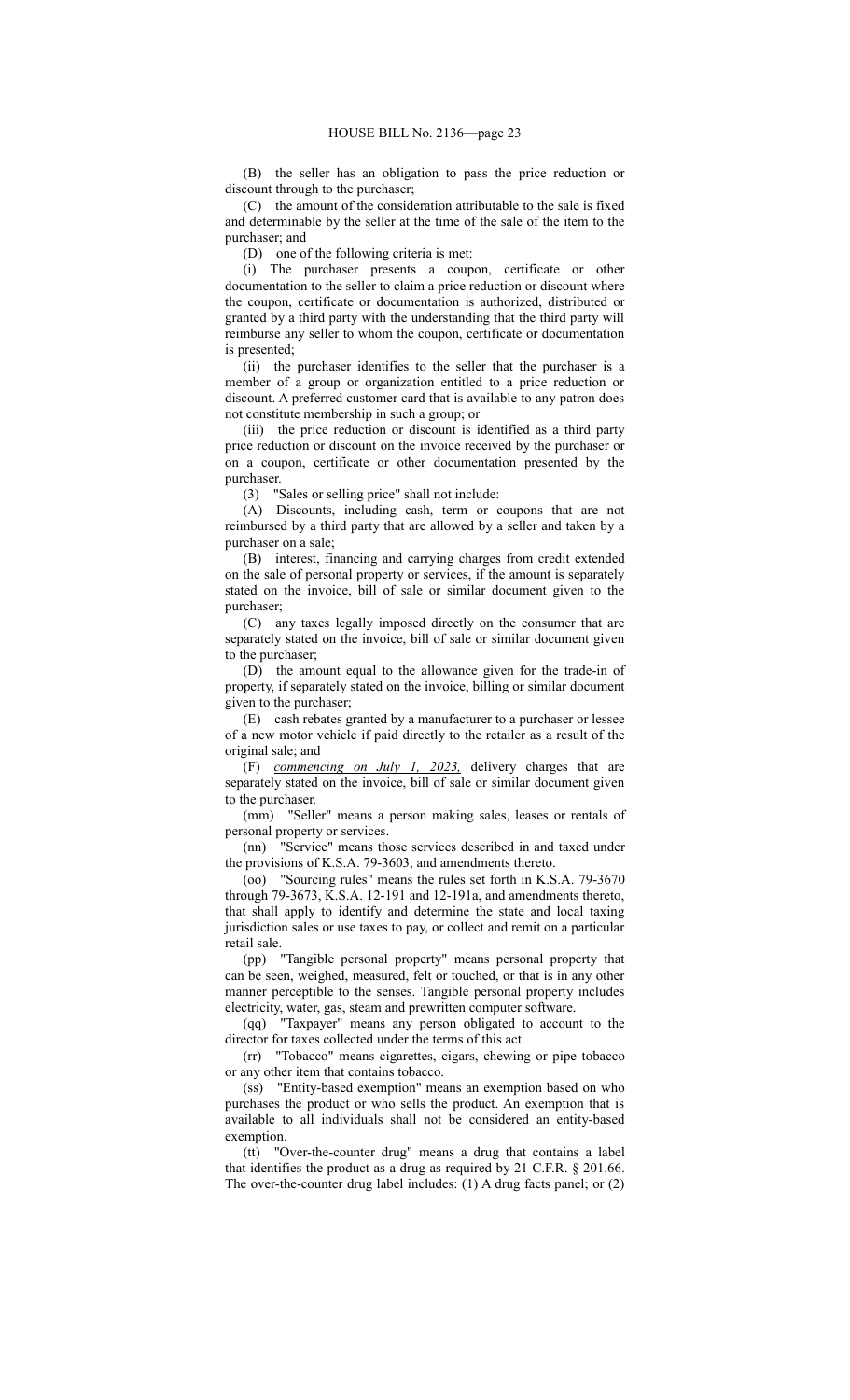a statement of the active ingredients with a list of those ingredients contained in the compound, substance or preparation. Over-the-counter drugs do not include grooming and hygiene products such as soaps, cleaning solutions, shampoo, toothpaste, antiperspirants and sun tan lotions and screens.

(uu) "Ancillary services" means services that are associated with or incidental to the provision of telecommunications services, including, but not limited to, detailed telecommunications billing, directory assistance, vertical service and voice mail services.

(vv) "Conference bridging service" means an ancillary service that links two or more participants of an audio or video conference call and may include the provision of a telephone number. Conference bridging service does not include the telecommunications services used to reach the conference bridge.

(ww) "Detailed telecommunications billing service" means an ancillary service of separately stating information pertaining to individual calls on a customer's billing statement.

(xx) "Directory assistance" means an ancillary service of providing telephone number information or address information, or both.

(yy) "Vertical service" means an ancillary service that is offered in connection with one or more telecommunications services, that offers advanced calling features that allow customers to identify callers and to manage multiple calls and call connections, including conference bridging services.

(zz) "Voice mail service" means an ancillary service that enables the customer to store, send or receive recorded messages. Voice mail service does not include any vertical services that the customer may be required to have in order to utilize the voice mail service.

(aaa) "Telecommunications service" means the electronic transmission, conveyance or routing of voice, data, audio, video or any other information or signals to a point, or between or among points. The term telecommunications service includes such transmission, conveyance or routing in which computer processing applications are used to act on the form, code or protocol of the content for purposes of transmissions, conveyance or routing without regard to whether such service is referred to as voice over internet protocol services or is classified by the federal communications commission as enhanced or value added. Telecommunications service does not include:

(1) Data processing and information services that allow data to be generated, acquired, stored, processed or retrieved and delivered by an electronic transmission to a purchaser where such purchaser's primary purpose for the underlying transaction is the processed data or information;

(2) installation or maintenance of wiring or equipment on a customer's premises;

(3) tangible personal property;

- (4) advertising, including, but not limited to, directory advertising;
- (5) billing and collection services provided to third parties;
- (6) internet access service;

(7) radio and television audio and video programming services, regardless of the medium, including the furnishing of transmission, conveyance and routing of such services by the programming service provider. Radio and television audio and video programming services shall include, but not be limited to, cable service as defined in 47 U.S.C. § 522(6) and audio and video programming services delivered by commercial mobile radio service providers, as defined in 47 C.F.R. § 20.3;

(8) ancillary services; or

(9) digital products delivered electronically, including, but not limited to, software, music, video, reading materials or ring tones.

(bbb) "800 service" means a telecommunications service that allows a caller to dial a toll-free number without incurring a charge for the call. The service is typically marketed under the name 800, 855,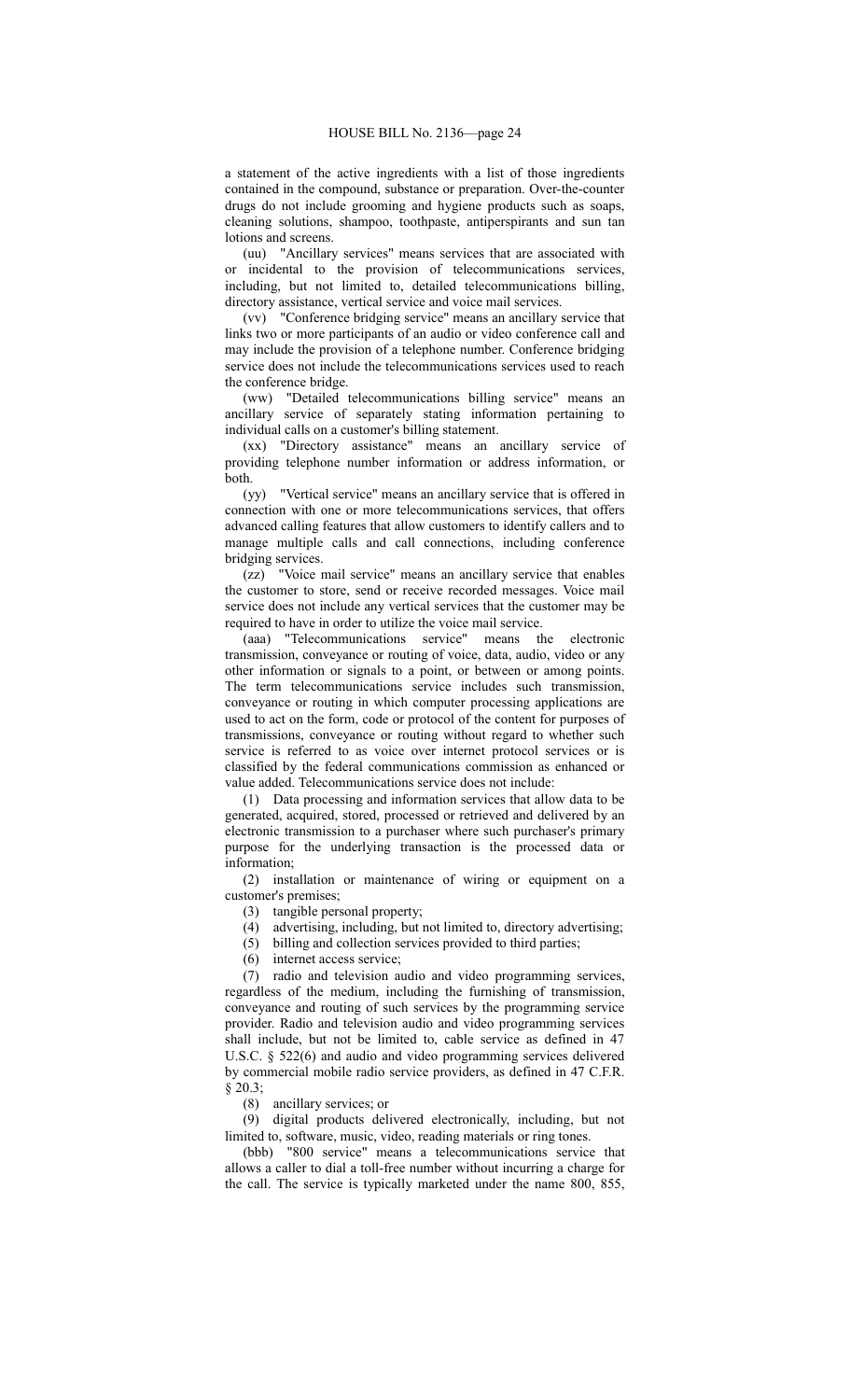866, 877 and 888 toll-free calling, and any subsequent numbers designated by the federal communications commission.

(ccc) "900 service" means an inbound toll telecommunications service purchased by a subscriber that allows the subscriber's customers to call in to the subscriber's prerecorded announcement or live service. 900 service does not include the charge for collection services provided by the seller of the telecommunications services to the subscriber, or service or product sold by the subscriber to the subscriber's customer. The service is typically marketed under the name 900 service, and any subsequent numbers designated by the federal communications commission.

(ddd) "Value-added non-voice data service" means a service that otherwise meets the definition of telecommunications services in which computer processing applications are used to act on the form, content, code or protocol of the information or data primarily for a purpose other than transmission, conveyance or routing.

(eee) "International" means a telecommunications service that originates or terminates in the United States and terminates or originates outside the United States, respectively. United States includes the District of Columbia or a U.S. territory or possession.

(fff) "Interstate" means a telecommunications service that originates in one United States state, or a United States territory or possession, and terminates in a different United States state or a United States territory or possession.

(ggg) "Intrastate" means a telecommunications service that originates in one United States state or a United States territory or possession, and terminates in the same United States state or a United States territory or possession.

(hhh) "Cereal malt beverage" shall have the same meaning as such term is defined in K.S.A. 41-2701, and amendments thereto, except that for the purposes of the Kansas retailers sales tax act and for no other purpose, such term shall include beer containing not more than 6% alcohol by volume when such beer is sold by a retailer licensed under the Kansas cereal malt beverage act.

(iii) "Nonprofit integrated community care organization" means an entity that is:

(1) Exempt from federal income taxation pursuant to section 501(c)(3) of the federal internal revenue code of 1986;

(2) certified to participate in the medicare program as a hospice under 42 C.F.R. § 418 et seq. and focused on providing care to the aging and indigent population at home and through inpatient care, adult daycare or assisted living facilities and related facilities and services across multiple counties; and

(3) approved by the Kansas department for aging and disability services as an organization providing services under the program of allinclusive care for the elderly as defined in 42 U.S.C. § 1396u-4 and regulations implementing such section.

Sec. 18. K.S.A. 79-3607 is hereby amended to read as follows: 79- 3607. (a) Retailers shall make returns to the director at the times prescribed by this section in the manner prescribed by the director, including electronic filing, upon forms or format prescribed by the director stating: (1) The name and address of the retailer; (2) the total amount of gross sales of all tangible personal property and taxable services rendered by the retailer during the period for which the return is made; (3) the total amount received during the period for which the return is made on charge and time sales of tangible personal property made and taxable services rendered prior to the period for which the return is made; (4) deductions allowed by law from such total amount of gross sales and from total amount received during the period for which the return is made on such charge and time sales; (5) receipts during the period for which the return is made from the total amount of sales of tangible personal property and taxable services rendered during such period in the course of such business, after deductions allowed by law have been made; (6) receipts during the period for which the return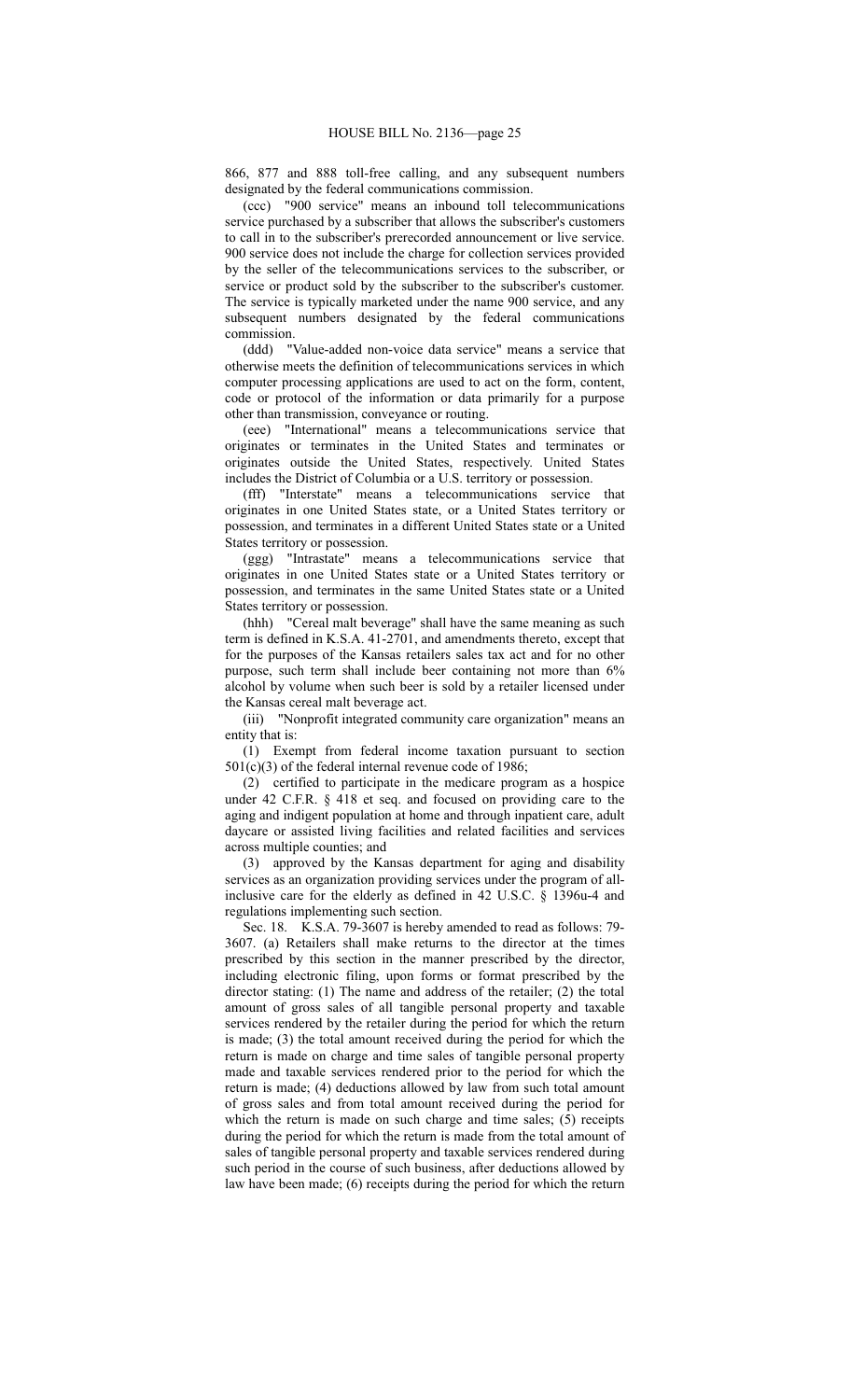## HOUSE BILL No. 2136—page 26

is made from charge and time sales of tangible personal property made and taxable services rendered prior to such period in the course of such business, after deductions allowed by law have been made; (7) gross receipts during the period for which the return is made from sales of tangible personal property and taxable services rendered in the course of such business upon the basis of which the tax is imposed. The return shall include such other pertinent information as the director may require. In making such return, the retailer shall determine the market value of any consideration, other than money, received in connection with the sale of any tangible personal property in the course of the business and shall include such value in the return. Such value shall be subject to review and revision by the director as hereinafter provided. Refunds made by the retailer during the period for which the return is made on account of tangible personal property returned to the retailer shall be allowed as a deduction under paragraph (4)-of this section in case the retailer has theretofore included the receipts from such sale in a return made by such retailer and paid taxes therein imposed by this act. The retailer shall, at the time of making such return, pay to the director the amount of tax herein imposed, except as otherwise provided in this section. The director may extend the time for making returns and paying the tax required by this act for any period not to exceed 60 days under such rules and regulations as the secretary of revenue may prescribe.

*(b) (1)* When the total tax for which any retailer is liable under this act, does not exceed the sum of \$400 in any calendar year, the retailer shall file an annual return on or before January 25 of the following year. When the total tax liability does not exceed \$4,000 in any calendar year, the retailer shall file returns quarterly on or before the  $25<sup>th</sup>$  day of the month following the end of each calendar quarter. When the total tax liability exceeds \$4,000 in any calendar year, the retailer shall file a return for each month on or before the  $25<sup>th</sup>$  day of the following month. When the total tax liability exceeds \$40,000 in any calendar year, the retailer shall be required to pay the sales tax liability for the first 15 days of each month to the director on or before the  $25<sup>th</sup>$ day of that month. Any such payment shall accompany the return filed for the preceding month. A retailer will be considered to have complied with the requirements to pay the first 15 days' liability for any month if, on or before the 25<sup>th</sup> day of that month, the retailer paid 90% of the liability for that fifteen-day period, or 50% of such retailer's liability in the immediate preceding calendar year for the same month as the month in which the fifteen-day period occurs computed at the rate applicable in the month in which the fifteen-day period occurs, and, in either case, paid any underpayment with the payment required on or before the 25<sup>th</sup> day of the following month. Such retailers shall paytheir sales tax liabilities for the remainder of each such month at the time of filing the return for such month. *The provisions of this paragraph shall expire on December 31, 2023.*

*(2) On and after January 1, 2024, the retailer shall file:*

*(A) An annual return on or before January 25 of the following year when the total tax for which any retailer is liable under this act does not exceed the sum of \$1,000 in any calendar year;*

*(B) returns quarterly on or before the 25th day of the month following the end of each calendar quarter when the total tax liability does not exceed \$5,000 in any calendar year; or*

*(C) a return for each month on or before the 25th day of the following month when the total tax liability exceeds \$5,000 in any calendar year.*

*(3)* Determinations of amounts of liability in a calendar year for purposes of determining filing requirements shall be made by the director upon the basis of amounts of liability by those retailers during the preceding calendar year or by estimates in cases of retailers having no previous sales tax histories. The director is hereby authorized to modify the filing schedule for any retailer when it is apparent that the original determination was inaccurate.